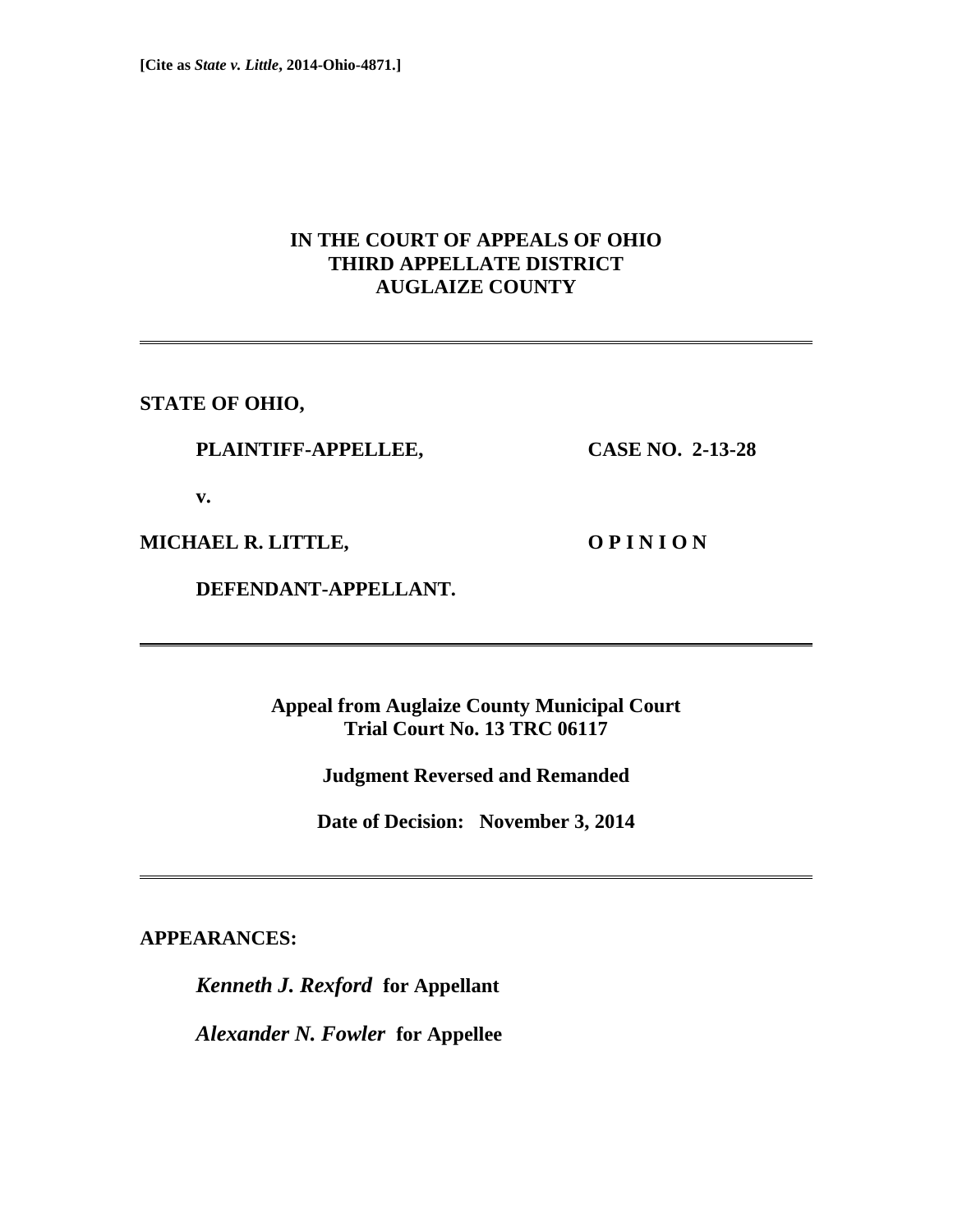Case No. 2-13-28

#### **WILLAMOWSKI, P.J.**

**{¶1}** Defendant-appellant, Michael Little ("Little"), appeals the November 5, 2013 judgment of the Auglaize County Municipal Court finding Little guilty of OVI (operation of a vehicle while under the influence of alcohol) in violation of R.C. 4511.19(A)(1)(a), a first degree misdemeanor, and sentencing him to serve ten days in jail after Little pled "no contest" to the OVI charge. On appeal, Little challenges the trial court's entry overruling his suppression motion.

**{¶2}** The facts relevant to this appeal are as follows. On July 31, 2013, Little was involved in a single car crash in Auglaize County, Ohio. Trooper Joseph Nartker of the Ohio State Highway Patrol was dispatched to the crash scene at approximately 1:30 a.m., where he found Little lying in the center of the roadway, bleeding heavily from the back of his head. Waynesfield EMS was already at the scene when Trooper Nartker arrived. Waynesfield EMS advised Trooper Nartker that Little was "verbally combative" and that there was a "strong" odor of an alcoholic beverage emitting from his person. Little was taken by Waynesfield EMS to Lima Memorial Hospital.

**{¶3}** Trooper Nartker went to Lima Memorial Hospital, where according to the State, Little admitted to consuming four Budweiser beers prior to driving. Trooper Nartker obtained a sample of Little's blood, which was sent to the State Highway Patrol lab for testing. Separately from law enforcement involvement,

-2-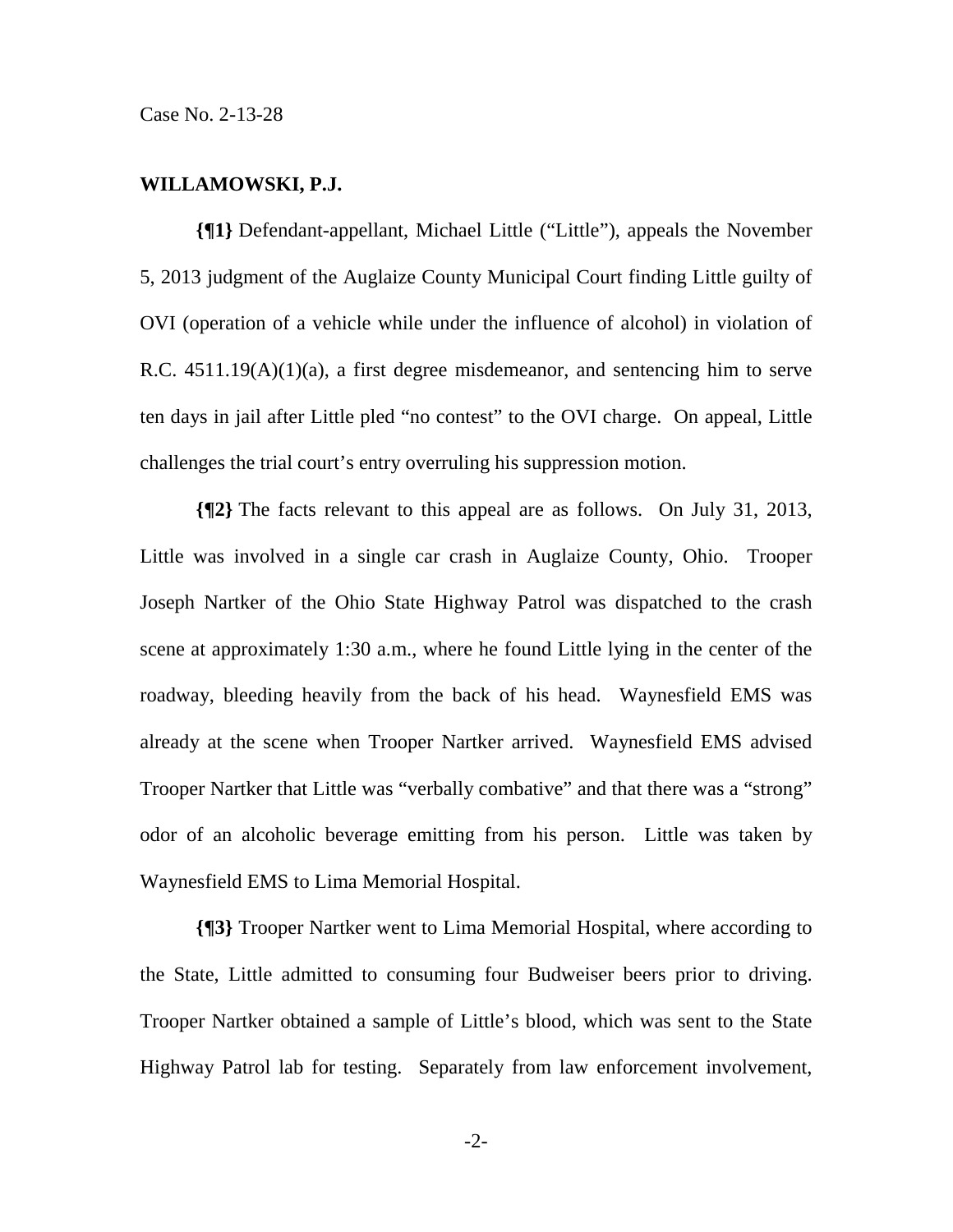Lima Memorial Hospital also took a sample of Little's blood for diagnostic purposes. Subsequently, Little was charged with OVI in violation of R.C.  $4511.19(A)(1)(a)$ , a first degree misdemeanor, and "Failure to Control" in violation of R.C. 4511.202, a minor misdemeanor. (R. at 1.) On August 7, 2013, Little was arraigned and pled not guilty to the charges. (R. at 9.)

**{¶4}** On August 20, 2013, Little filed a "Motion to Suppress," arguing that Trooper Nartker's action of obtaining his blood sample without a warrant constituted unreasonable search and seizure. (R. at 16.) The motion was set for a hearing on September 20, 2013, but prior to that, Little filed another motion to suppress, titled "Motion to Suppress II." (R. at 25.) In this motion, Little contended that the State had agreed not to use the blood test results that were the subject of the first suppression motion, but Trooper Nartker had since issued a request for hospital records of the blood test results done by hospital staff for medical reasons. (*Id*.) Trooper Nartker did not obtain a warrant prior to requesting Little's medical records. Instead, he utilized R.C. 2317.02(B)(2)(a), which states, in relevant part:

If any law enforcement officer submits a written statement to a health care provider that states that an official criminal investigation has begun regarding a specified person or that a criminal action or proceeding has been commenced against a specified person, that requests the provider to supply to the officer copies of any records the provider possesses that pertain to any test or the results of any test administered to the specified person to determine the presence or concentration of alcohol, a drug of abuse, a combination of them, a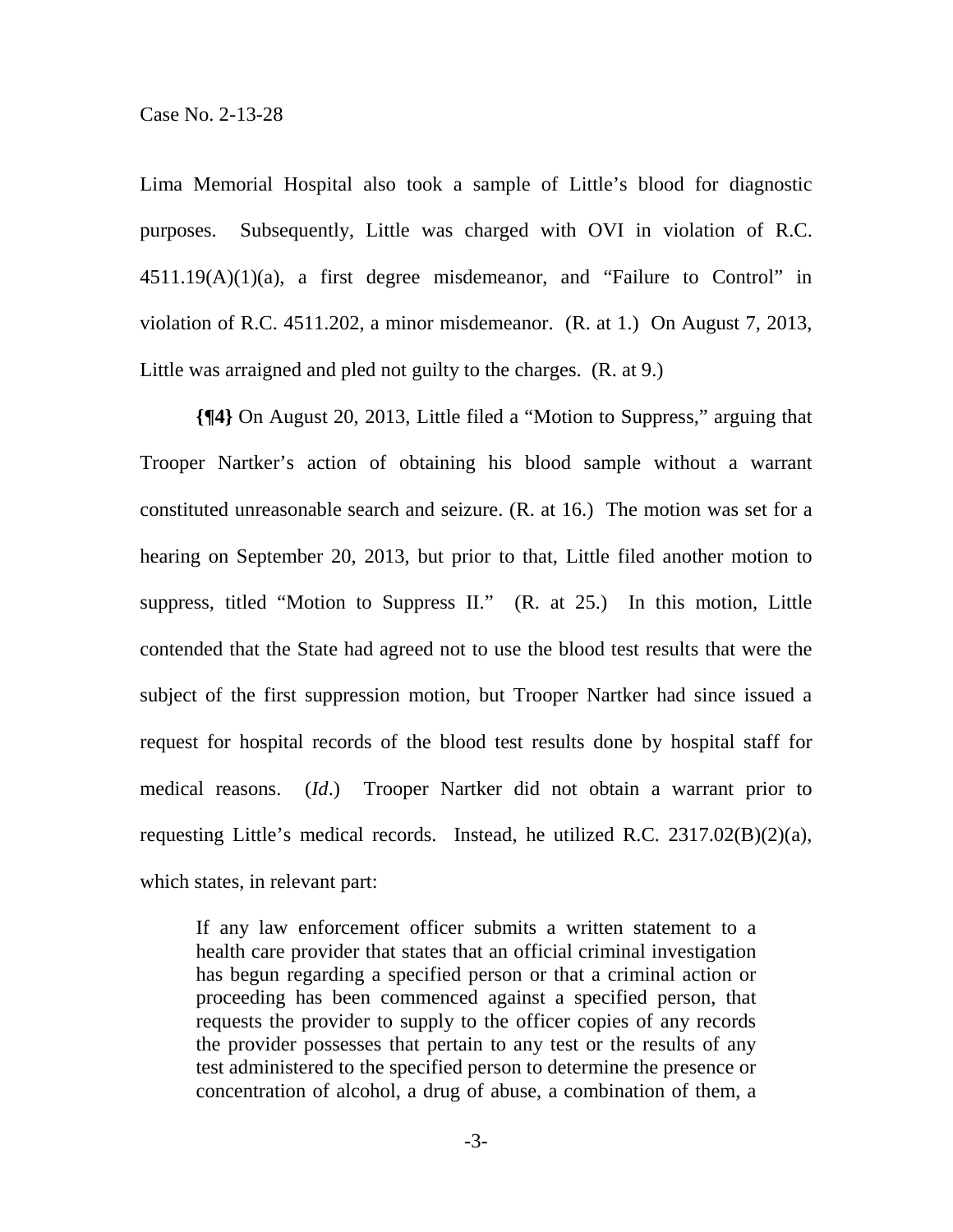controlled substance, or a metabolite of a controlled substance in the person's whole blood, blood serum or plasma, breath, or urine at any time relevant to the criminal offense in question, and that conforms to section 2317.022 of the Revised Code, the provider, except to the extent specifically prohibited by any law of this state or of the United States, shall supply to the officer a copy of any of the requested records the provider possesses. If the health care provider does not possess any of the requested records, the provider shall give the officer a written statement that indicates that the provider does not possess any of the requested records.

R.C. 2317.02(B)(2)(a).

**{¶5}** Revised Code 2317.022, which is referenced in R.C.

 $2317.02(B)(2)(a)$ , contains the following language detailing how the request for

medical records should be made.

If an official criminal investigation has begun regarding a person or if a criminal action or proceeding is commenced against a person, any law enforcement officer who wishes to obtain from any health care provider a copy of any records the provider possesses that pertain to any test or the result of any test administered to the person to determine the presence or concentration of alcohol, a drug of abuse, or alcohol and a drug of abuse in the person's blood, breath, or urine at any time relevant to the criminal offense in question shall submit to the health care facility a written statement in the following form:

"WRITTEN STATEMENT REQUESTING THE RELEASE OF RECORDS

To: .................... (insert name of the health care provider in question).

I hereby state that an official criminal investigation has begun regarding, or a criminal action or proceeding has been commenced against .................... (insert the name of the person in question), and that I believe that one or more tests has been administered to that person by this health care provider to determine the presence or concentration of alcohol, a drug of abuse, a combination of them, a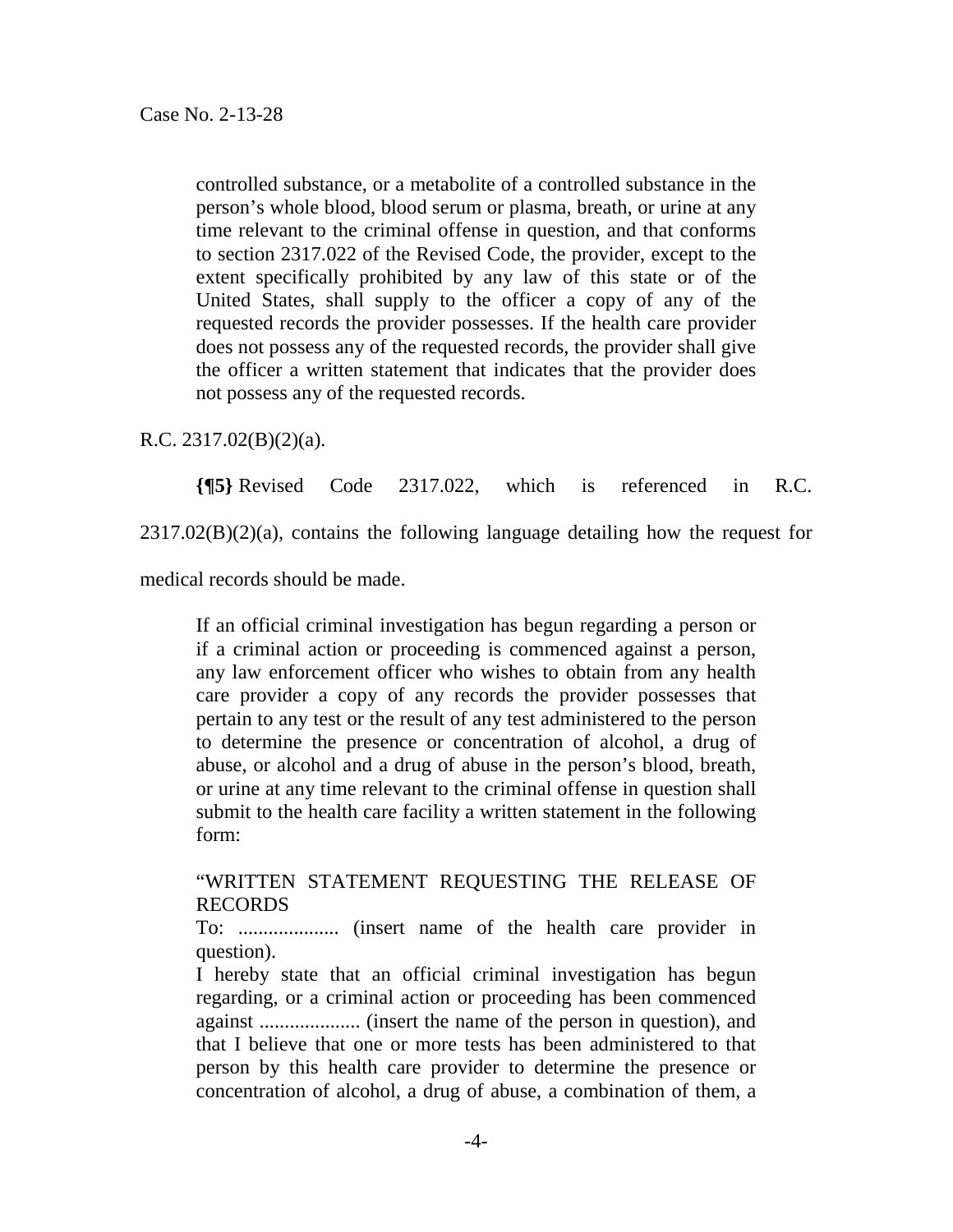controlled substance, or a metabolite of a controlled substance in that person's whole blood, blood serum or plasma, breath, or urine at a time relevant to the criminal offense in question. Therefore, I hereby request that, pursuant to division (B)(2) of section 2317.02 of the Revised Code, this health care provider supply me with copies of any records the provider possesses that pertain to any test or the results of any test administered to the person specified above to determine the presence or concentration of alcohol, a drug of abuse, a combination of them, a controlled substance, or a metabolite of a controlled substance in that person's whole blood, blood serum or plasma, breath, or urine at any time relevant to the criminal offense in question.["]<sup>1</sup>

#### R.C. 2317.022(B).

 $\overline{a}$ 

**{¶6}** In his second suppression motion, Little argued that R.C. 2317.02 was unconstitutional. (R. at 25.) In the alternative, he asked for a finding that the statute did not allow a warrantless search in his case. (*Id.*)

**{¶7}** On September 16, 2013, the State filed a response to Little's first and second suppression motions. (R. at 26.) In its response, the State cited this Court's previous case of *State v. Meyers*, 146 Ohio App.3d 563, 767 N.E.2d 739 (3d Dist.2001), contending that the blood testing by the hospital "in the course of independent medical treatment and diagnostic care is not a traditionally exclusive state function that has been delegated to health care providers" and thus, the blood test that was the subject of the second suppression motion was not a government action. (*Id*.) Little filed a reply and provided supplemental authority for his

<sup>&</sup>lt;sup>1</sup> The segment concludes with various lines for the Officer's contact information.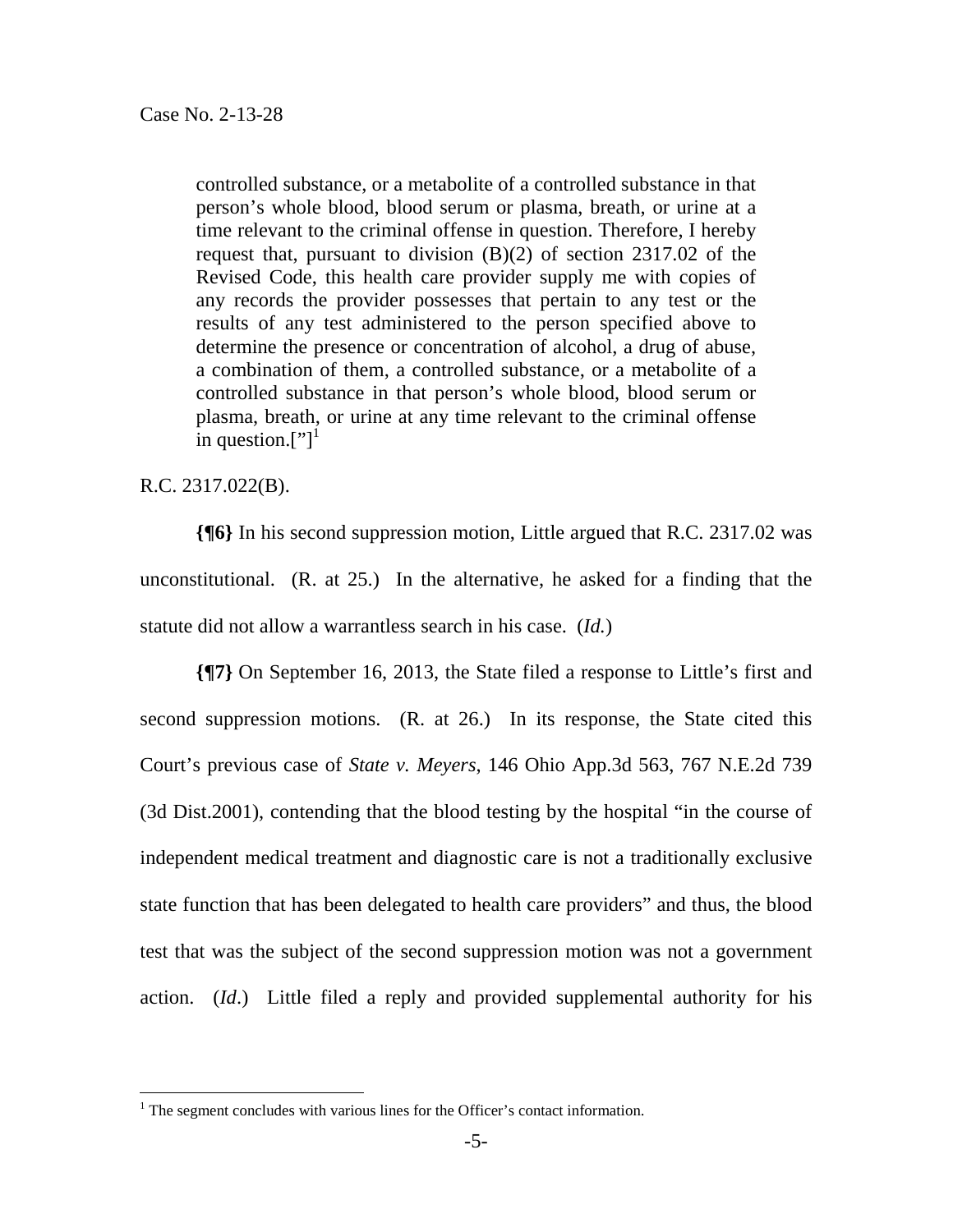$\overline{a}$ 

second suppression motion. (R. at 28, 29.) On October 2, 2013, the trial court filed a journal entry overruling Little's suppression motion.<sup>2</sup> (R. at 30.)

**{¶8}** On November 5, 2013, Little withdrew his previously tendered plea of not guilty and entered a plea of "No Contest" to OVI, his second in six years, in violation of R.C.  $4511.19(A)(1)(a)$ . In exchange, the State agreed to dismiss the Failure to Control charge. Ultimately the court found Little guilty of OVI and sentenced him to ten days in jail, fine, and license suspension. Additionally, the trial court imposed community control sanctions. A judgment entry reflecting this was filed on November 5, 2013. (R. at 34.) The execution of the sentence has been stayed pending this appeal.

**{¶9}** Little now appeals, asserting the following assignments of error for our review.

# **ASSIGNMENT OF ERROR 1 THE TRIAL COURT ERRED BY DENYING MR. LITTLE'S MOTION TO SUPPRESS, IN VIOLATION OF HIS RIGHT TO PRIVACY AND OF THE PRINCIPLE OF SEPARATION OF POWERS**

# **ASSIGNMENT OF ERROR 2 THE TRIAL COURT ERRED BY RULING THE R.C. §2317.02 AND §2317.022 ARE CONSTITUTIONAL.**

**{¶10}** Before addressing the assignments of error, we note that Little chose to disregard the rules of appellate procedure, which require him to argue each

 $2<sup>2</sup>$  It is not clear from the record whether an oral suppression hearing was actually held. If there was an oral suppression hearing, no transcript was filed.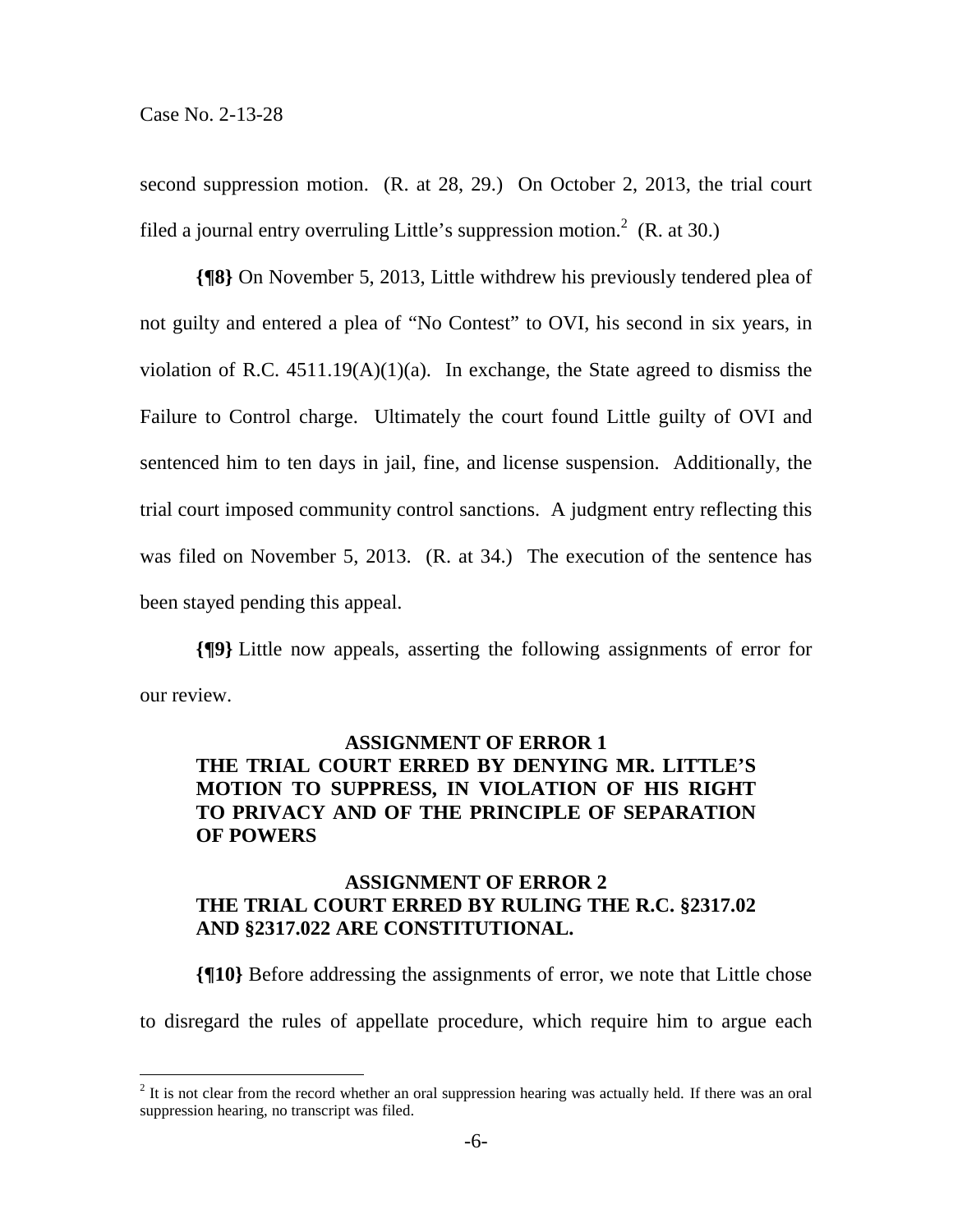assignment of error separately in his brief (*see* App.R. 16(A); App.R. 12(A)(2)), and combined the arguments related to his first two assignments of error under one section of his brief. We discourage this practice as contrary to the rules and disorderly. If Little felt that one argument supported his contentions, one assignment of error should have been sufficient. He expects the State and this court to pick and choose which of the statements in his discussion support the first assignment of error and which ones support the second assignment of error. Instead of doing so, this court may simply "disregard an assignment of error presented for review if the party raising it \* \* \* fails to argue the assignment separately in the brief, as required under App.R.  $16(A)$ ." App.R.  $12(A)(2)$ . In the interest of justice, we nonetheless elect to consider Little's arguments at this time.

## *First and Second Assignments of Error— Warrantless Search of Little's Medical Records Pursuant to R.C. 2317.02(B)(2)(a) and 2317.022*

**{¶11}** Little challenges the use of R.C. 2317.02(B)(2)(a) and 2317.022 to obtain his medical records as unconstitutional. He claims that the statutory scheme allows the government to access an individual's private medical records without a warrant, probable cause, or even a reasonable and articulable suspicion and without any "procedural safeguards," where no exigent circumstances exist to justify such actions. (App't Br. at 6, 8, 11.) He further contends that the statute "has absolutely no substantial procedural safeguards to ensure against abuse by the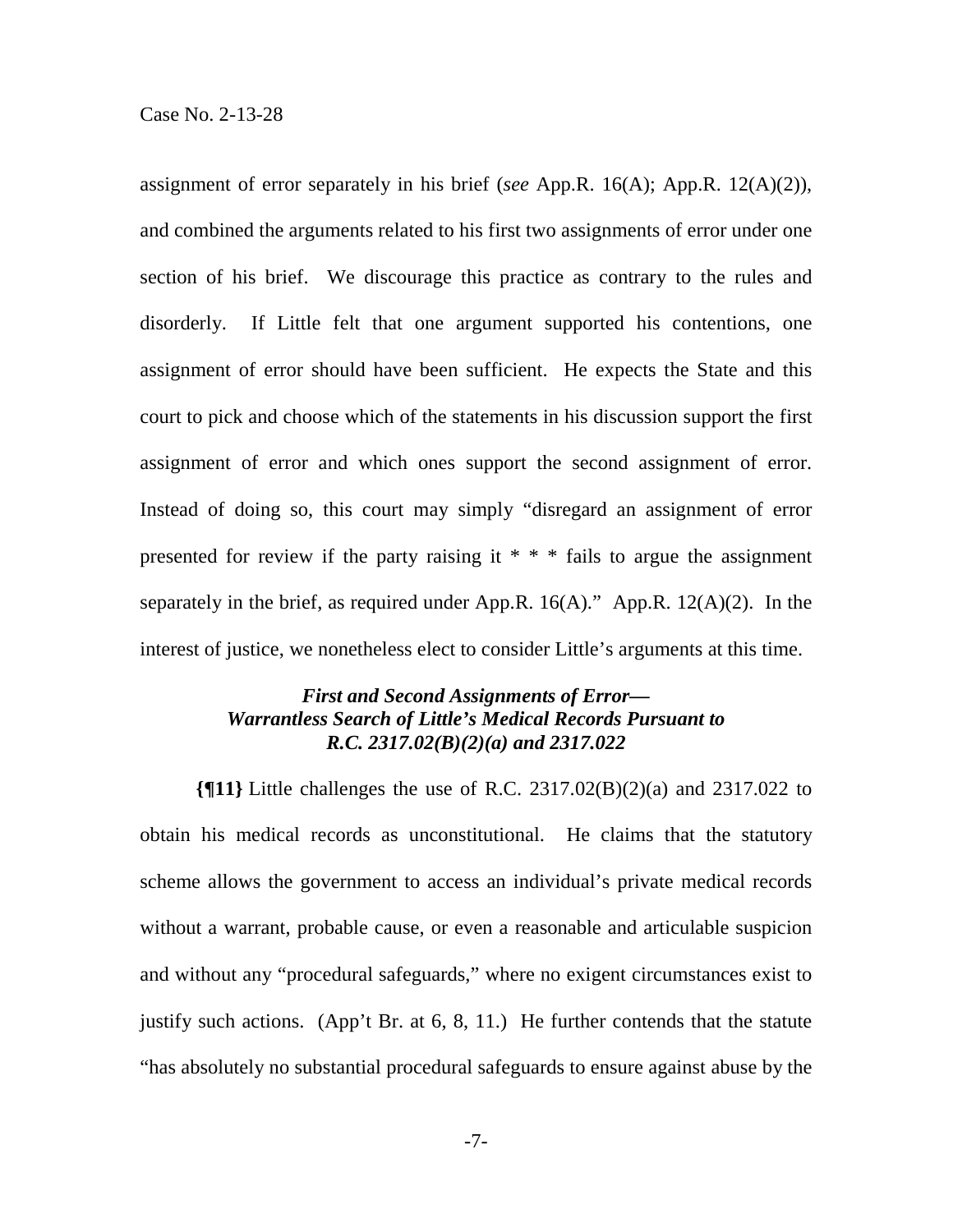government agents taking advantage of that statute," does not prohibit dissemination of the medical records, and does not provide for a notification to the citizen that the intrusion occurred. (*Id.* at 11-12.)

**{¶12}** Although Little discusses multiple legal concepts in his brief, mixing them together, he cites two United States Supreme Court cases, *Whalen v. Roe*, 429 U.S. 589, 97 S.Ct. 869, 51 L.Ed.2d 64 (1977), and *Ferguson v. City of Charleston*, 532 U.S. 67, 121 S.Ct. 1281, 149 L.Ed.2d 205 (2001), which focus on the right to privacy and the Fourth Amendment protection against unreasonable search and seizure, and which seem to be relevant to the constitutional challenges brought herein. We discuss these two cases and address the legal concepts that stem from them in detail. The other concepts that are mentioned, but not briefed by Little, are not addressed in this opinion because of Little's failure to support his other contentions with "reasons," "citations to the authorities," and "statutes," as required by App.R.  $16(A)(7)$ .

### *A. Whalen v. Roe*

**{¶13}** Among his other arguments, Little cites *Whalen* for the proposition that the government must "establish administrative procedures—procedural safeguards—to protect [the privacy right] whenever government legitimately has a need for medical records." (App't Br. at 7.) As explained by the Ohio Supreme Court, the concerns addressed in *Whalen* "related to the disclosure of information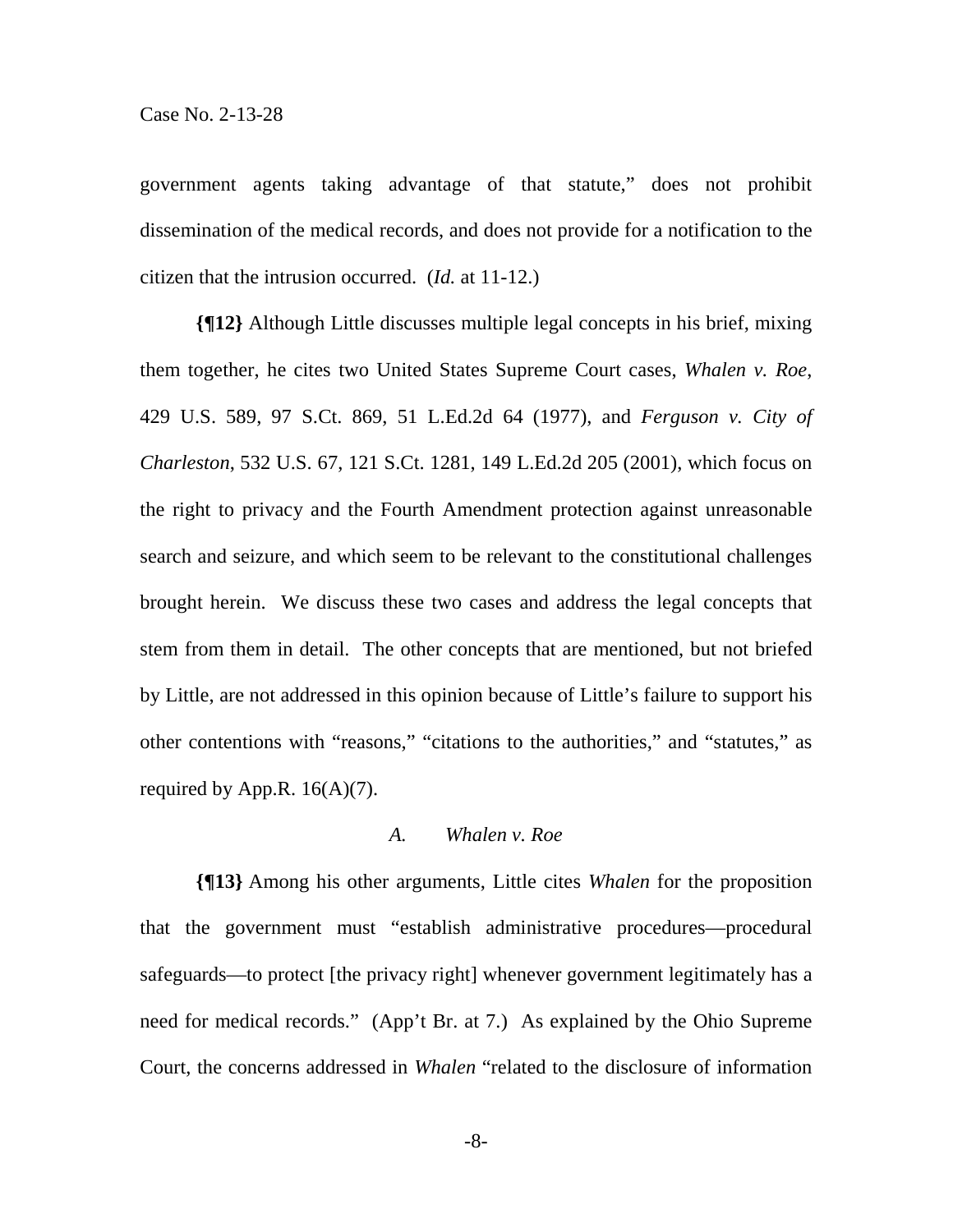to the *general public*." (Emphasis sic.) *Stone v. City of Stow*, 64 Ohio St.3d 156, 160-161, 162, 593 N.E.2d 294 (1992) (explaining and following *Whalen*). Both the United States Supreme Court and the Ohio Supreme Court held that a mere "threat of unauthorized disclosure" is not sufficient to declare a statute unconstitutional. *Id.* at 162-163, citing *Whalen* 429 U.S. 589. The threat of unauthorized disclosure must be "significant" and inevitable in order "to cause [a statute] to be declared unconstitutional." *Id.*; *see also Whalen*, 429 U.S. at 600, 603-604 (holding that the challenged government program did not, "on its face, pose a *sufficiently grievous threat*" to amount to a constitutional violation) (emphasis added). Therefore, *Whalen* does not prohibit disclosure of medical records per se, but merely limits disclosure of the information to the general public to ensure no "significant" threat of unauthorized disclosure to the public.

**{¶14}** Little seems to argue that the statutory provisions at issue in this case infringe upon his interest in avoiding disclosure of personal matters. (App't Br. at 5, 12.) But he fails to establish a *significant and inevitable* threat of unauthorized disclosure of protected personal information *to the general public*. The statutes restrict the individuals who can make a request for medical records to "law enforcement officers," alleviating Little's concern that his protected personal information will be disclosed by the hospital to the general public. R.C.  $2317.02(B)(2)(a)$ . As discussed above, the concern addressed by procedural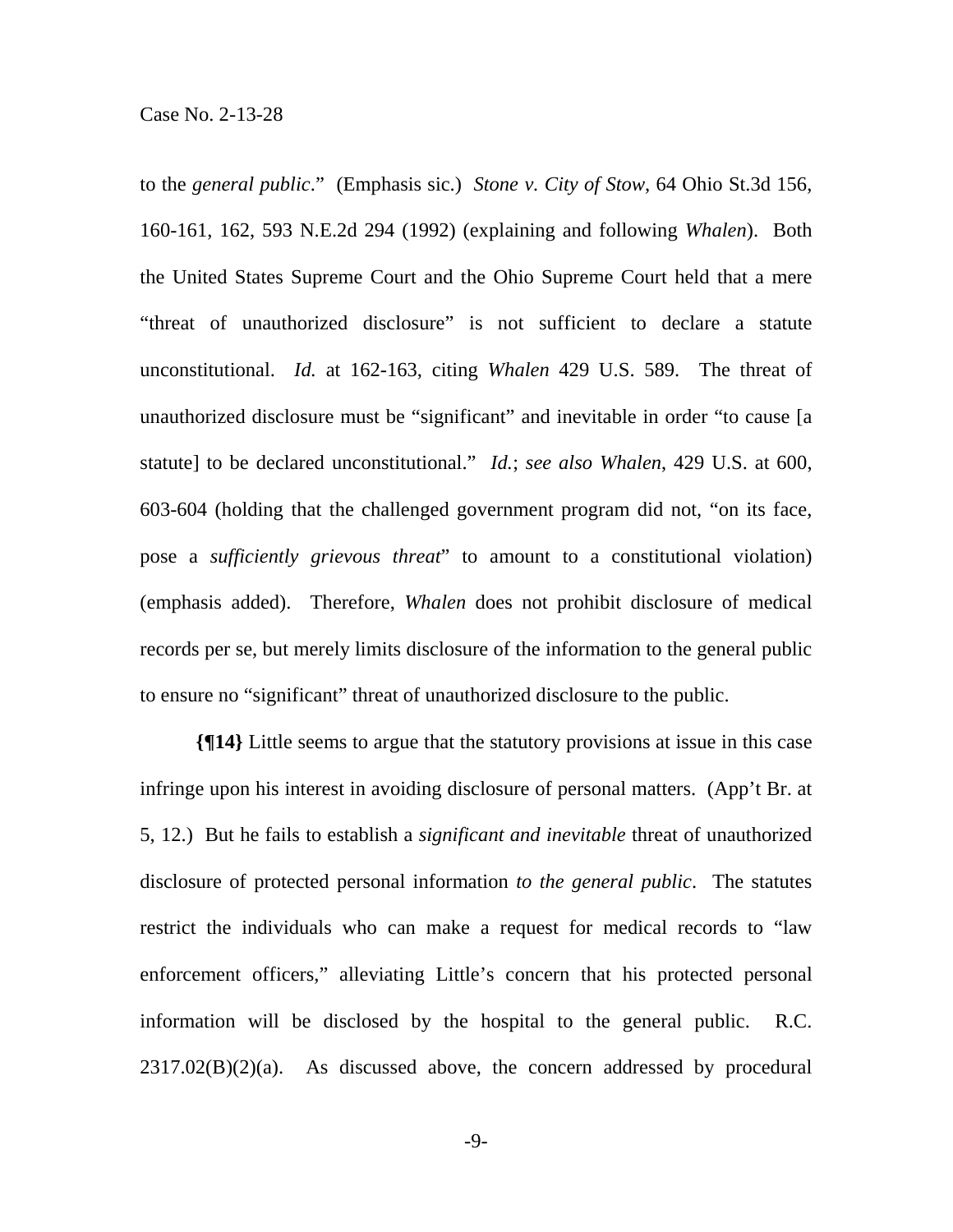safeguards in *Whalen* was the disclosure of the patients' information *to the general public* and not disclosure to the law enforcement officers in a criminal investigation.<sup>3</sup>

**{¶15}** Relying on the United States Supreme Court and the Ohio Supreme Court's holdings that a mere threat of disclosure to the general public does not make a statute unconstitutional, but that the threat must be significant and inevitable, we do not find that Little has satisfied his burden of proving that this statutory scheme is unconstitutional under *Whalen*.

### *B. Ferguson v. City of Charleston*

**{¶16}** Relying on *Ferguson*, Little asserts that the statutory scheme at issue, which allows the police officer to request and review Little's medical records without a warrant, violates his Fourth Amendment interest in privacy, i.e., the protection against unreasonable searches and seizures.

The Fourth Amendment protects persons from "unreasonable searches and seizures" by the government. Section 14, Article I of the Ohio Constitution is interpreted to provide the same protections as the Fourth Amendment. Evidence seized in violation of the Fourth Amendment will be suppressed pursuant to the exclusionary rule. However, the defendant must have a reasonable expectation of privacy in the evidence seized for standing to challenge the search or seizure.

<sup>&</sup>lt;sup>3</sup> The parties in *Whalen* did not request suppression of the evidence. There were no "suspects," because that case did not involve prosecution of the patients who used Schedule II drugs, and the records were disclosed to the state health department rather than to the prosecution.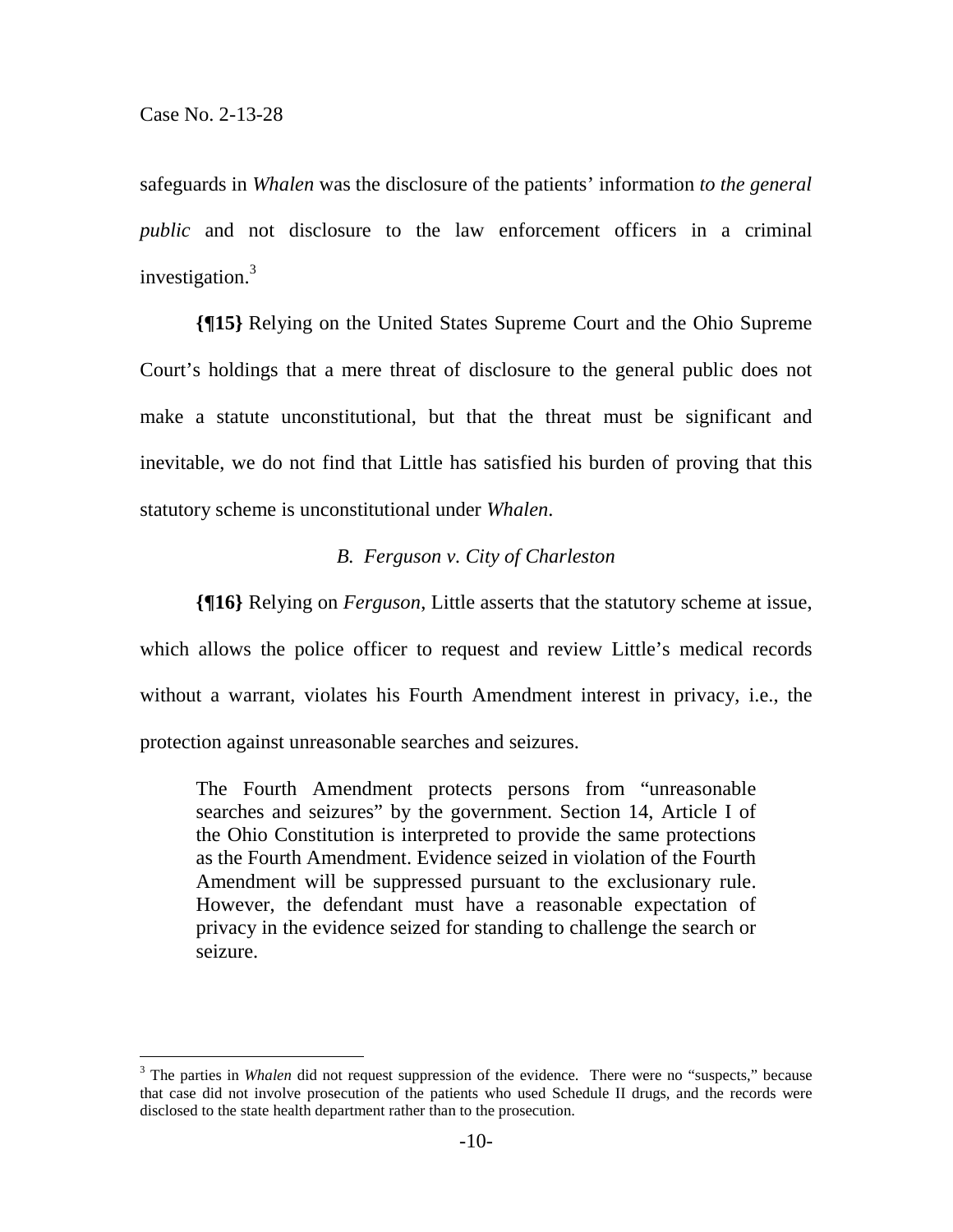*City of Marion v. Brewer*, 3d Dist. Marion No. 9-08-12, 2008-Ohio-5401, ¶ 7, citing *State v. Jackson,* 102 Ohio St.3d 380, 2004-Ohio-3206, 811 N.E.2d 68, ¶ 8, *and State v. Robinette*, 80 Ohio St.3d 234, 238, 685 N.E.2d 762 (1997). Little cites *Ferguson* in support of the federally recognized reasonable expectation of privacy in medical records.4

**{¶17}** *Ferguson* is relevant to the issue before us in that it concerned the criminal prosecution of patients whose medical records were obtained by law enforcement without a warrant. In *Ferguson*, a state hospital performed drug screens on maternity patients who were suspected of using cocaine. *Ferguson*, 532 U.S. at 71-72. That policy was implemented in conjunction with the police and local officials, and relied on a "threat of law enforcement intervention that 'provided the necessary "leverage" to make the policy effective.' " *Id.* The United States Supreme Court, reviewing the hospital's action under the Fourth Amendment challenge, held that

[t]he reasonable expectation of privacy enjoyed by the typical patient undergoing diagnostic tests in a hospital is that the results of those tests will not be shared with nonmedical personnel without her consent.

*Id.* at 78.

 $\overline{a}$ 

<sup>4</sup> Although Little attempts to use *Whalen* in support of his argument that the statutory scheme at issue violates the Fourth Amendment's protection against unreasonable search and seizure, it is important to note that the *Whalen* decision did not concern a Fourth Amendment right. Rather, the patients and physicians in *Whalen* were concerned with the possibility of public disclosure of their medical records and the stigma that would attach from it. There was no discussion of arrest or prosecution that would trigger the Fourth Amendment challenge, and the *Whalen* court expressly declined to resolve that case within the scope of the Fourth Amendment's interest in privacy. *Whalen*, 429 U.S. at 604, fn. 32.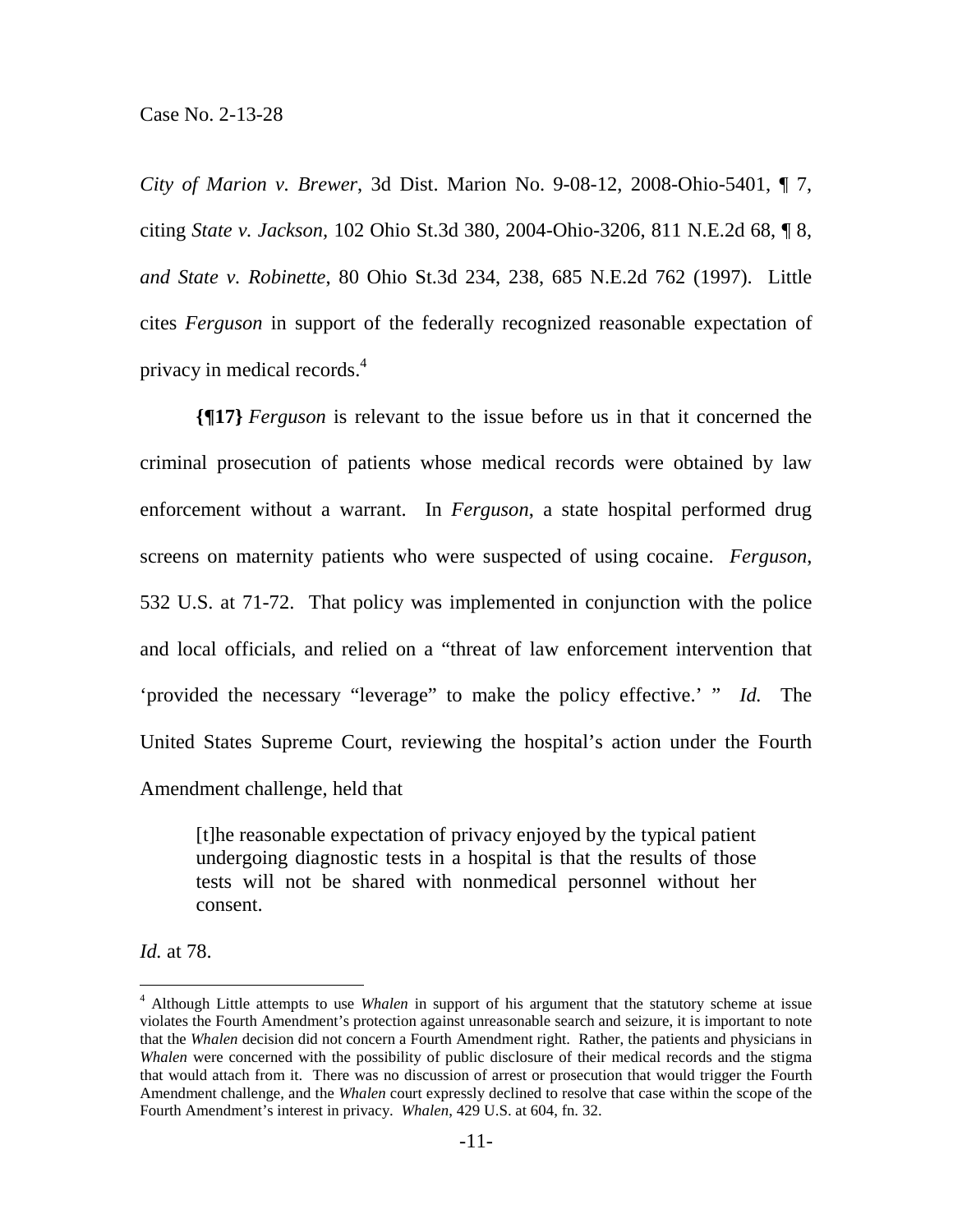**{¶18}** The highest court noted that the policy implemented by the state hospital, which was a state actor, allowed for a search without a warrant, or even probable cause or any reasonable suspicion. *Id.* at 76-77. The Supreme Court disagreed with the "majority of the appellate panel, [which] held that the searches were reasonable as a matter of law under [a] line of cases recognizing that 'special needs' may, in certain exceptional circumstances, justify a search policy designed to serve non-law-enforcement ends." *Id.* at 74. Finding that no special needs that were unrelated to law enforcement were advanced by the hospital's policy, the *Ferguson* court invalidated the policy as unconstitutional, notwithstanding the fact that the hospital's "motive was benign rather than punitive." *Id.* at 79, 85.

**{¶19}** Little points to *Ferguson*'s recognition of "an individual's federally protected expectation of privacy in his medical records" and urges us to invalidate the Ohio statutory scheme that seemingly allows search and seizure of an individual's medical records without a warrant, in contravention of this expectation of privacy. (App't Br. at 13.)

**{¶20}** Little recognizes that "the constitutional proscriptions of the Fourth Amendment and the exclusionary rule apply only to government action and not to the actions of private persons." *State v. Meyers*, 146 Ohio App.3d 563, 575, 767 N.E.2d 739 (3d Dist.2001). Therefore, he does not challenge the *hospital's* action of drawing his blood and performing the medical tests. As such, *Meyers*, where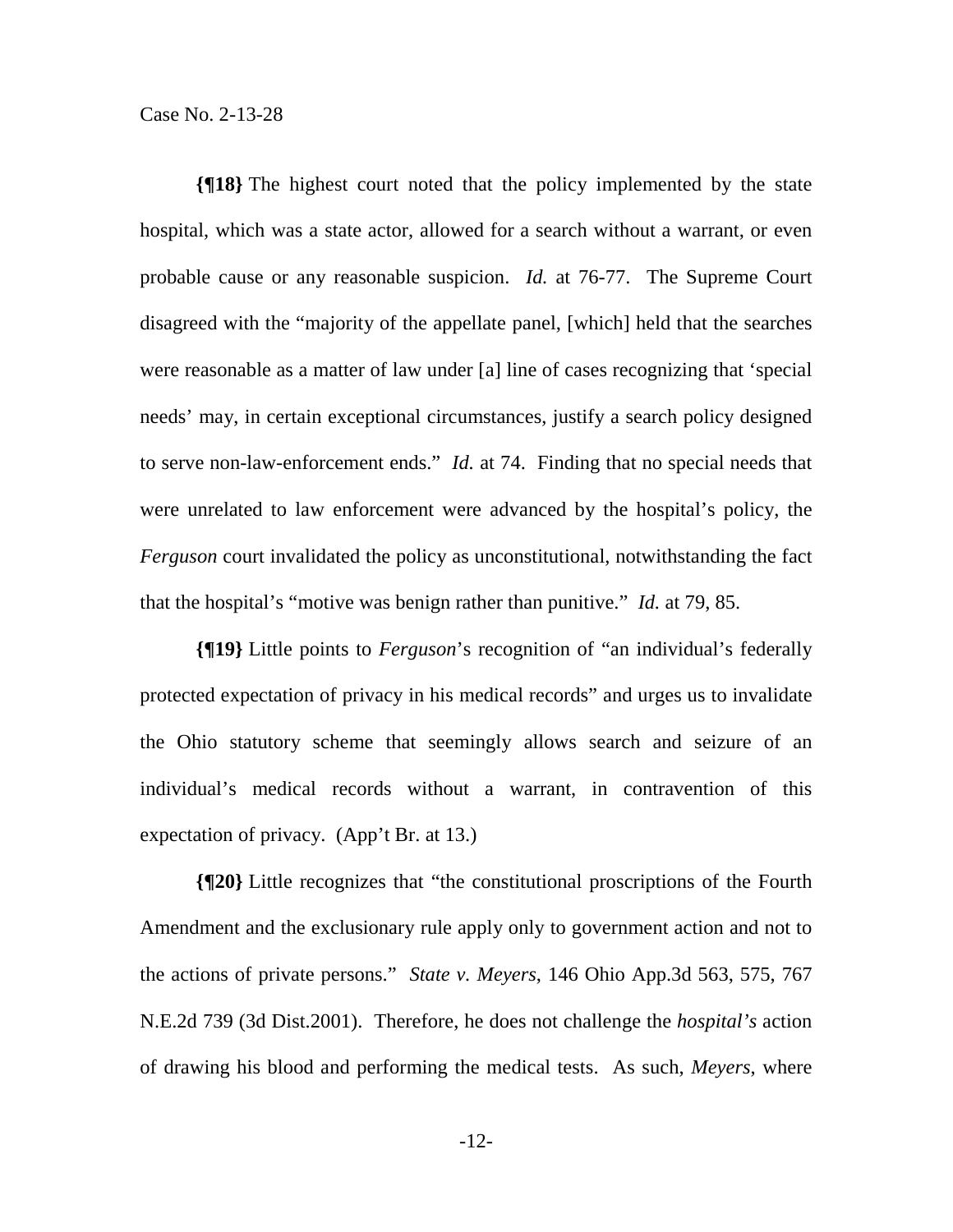we reviewed the issue of "whether the conduct of the hospital constituted state action" and held that "the hospital's blood test did not constitute state action necessary to implicate Fourth Amendment protections," does not apply to our analysis herein. *See id.* at 575-578.

**{¶21}** Similarly, the *Ferguson* dicta about the hospital's ability to draw blood from its patient and *independently* report it to the law enforcement "under rules of law or ethics<sup>55</sup> does not apply here. *See Ferguson*, 532 U.S. at 80-81 (distinguishing the case "from circumstances in which physicians or psychologists, in the course of ordinary medical procedures aimed at helping the patient herself, come across information that under rules of law or ethics is subject to reporting requirements, which no one has challenged here").

**{¶22}** Here, at issue is not the *hospital's* action of testing Little's blood or of *independently* forwarding his medical records to the police "under rules of law or ethics." *See id.* Rather, the focus is on the action of the police—a state actor, searching and seizing Little's medical records without a warrant. (*See* App't Br. at 18, 20.) This distinction is very important because the Supreme Court recognized

The United States Supreme Court recognized,

There are some circumstances in which state hospital employees, like other citizens, may have a duty to provide law enforcement officials with evidence of criminal conduct acquired in the course of routine treatment, see, *e.g.,* S.C.Code Ann. § 20–7–510 (2000) (physicians and nurses required to report to child welfare agency or law enforcement authority "when in the person's professional capacity the person" receives information that a child has been abused or neglected).

*Ferguson*, 532 U.S. at 78, fn. 13. "We do not address a case in which doctors independently complied with reporting requirements." *Id* at 85, fn. 24.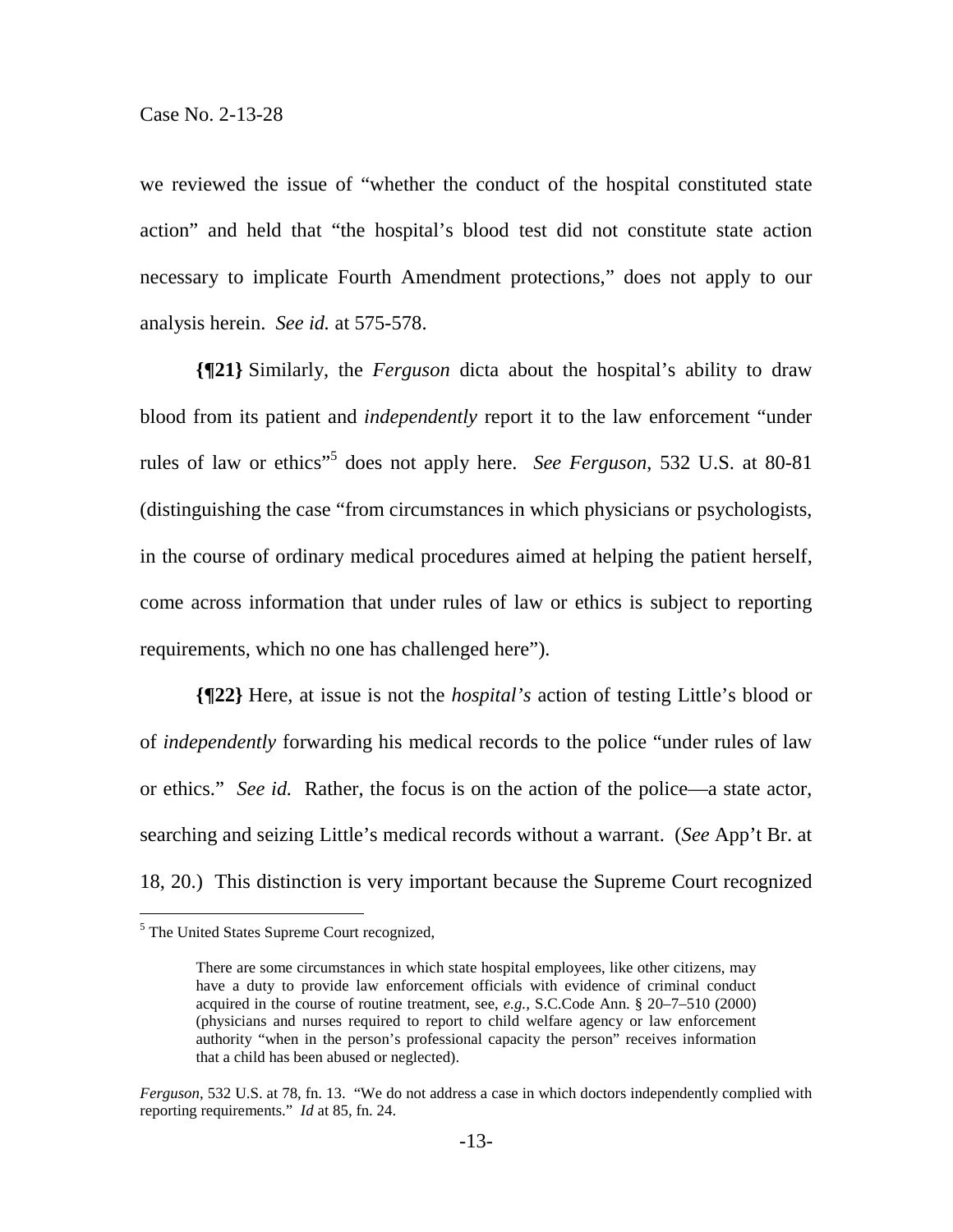that the existence of laws requiring the hospital to independently report evidence of criminal conduct to law enforcement, "*might* lead a patient to expect that members of the hospital staff might turn over evidence acquired in the course of treatment to which the patient had consented," thus *possibly* lowering the patient's expectation of privacy. (Emphasis added.) *Ferguson*, 532 U.S. at 78, fn. 13. Yet, the Supreme Court has not held that a patient would have a lowered expectation of privacy and subject himself or herself to a warrantless search *by the police* in absence of such laws.

**{¶23}** Therefore, this case is about the power of the police to perform a warrantless search of a patient's medical records; in particular, the results of medical tests that have been previously properly performed by the hospital and that show a concentration of alcohol or drugs of abuse at the time of a suspected criminal offense.

### *C. OVI Suspect's Expectation of Privacy in Medical Records*

**{¶24}** Although the United States Supreme Court in *Ferguson* held that a citizen has a *reasonable* expectation of privacy in medical records, some state courts have since held that the society does not recognize a suspect's expectation of privacy in medical records as reasonable in situations involving an investigation for operating a vehicle under the influence of alcohol or drugs of abuse. For example, the New Hampshire Supreme Court, reviewing the constitutionality of a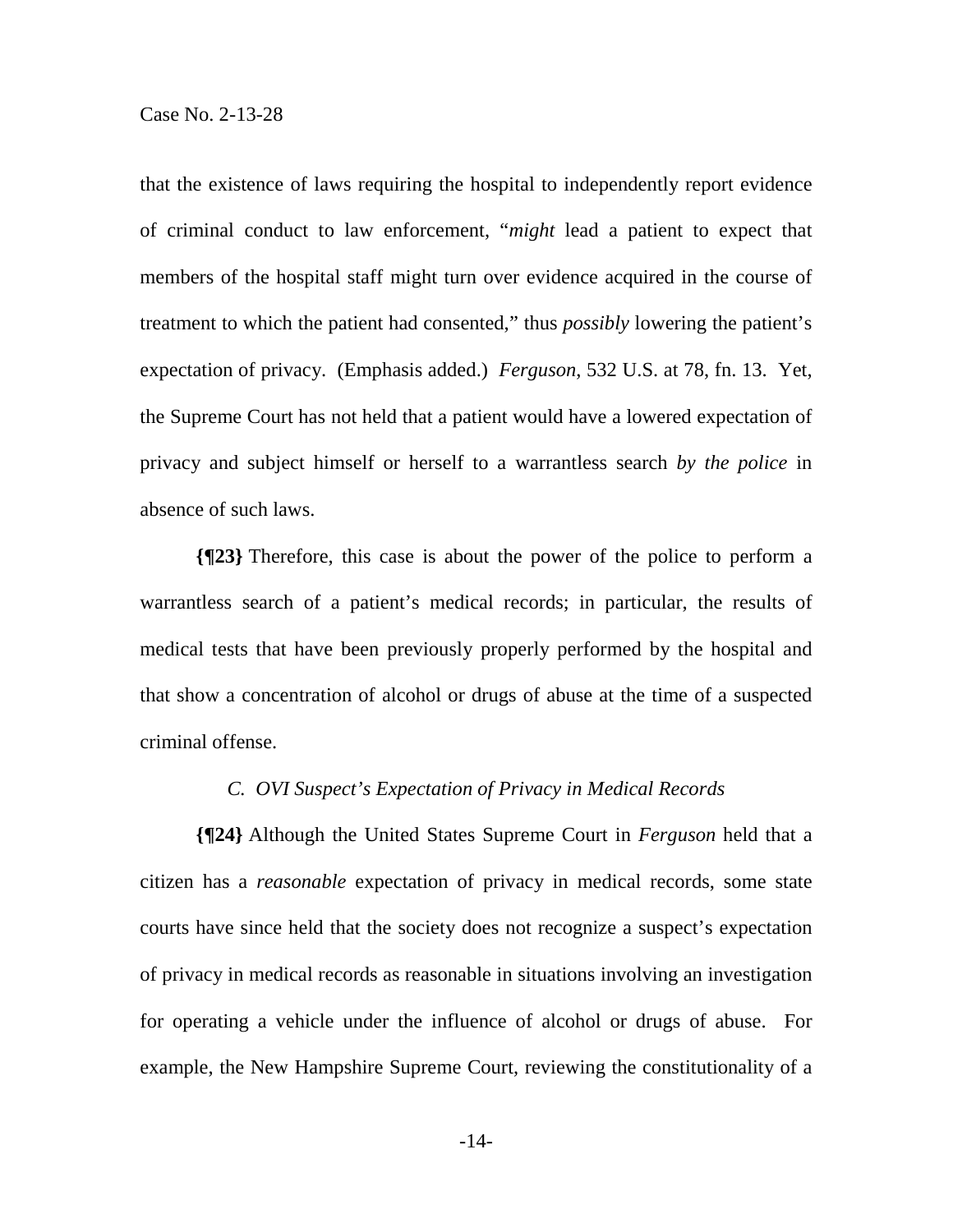Case No. 2-13-28

New Hampshire statute that was similar to the Ohio statutory scheme at issue,

held,

To the extent that the defendant may have a reasonable expectation of privacy in his medical records generally \* \* \*, we conclude that society does not recognize a reasonable expectation of privacy in blood alcohol test results obtained and recorded by a hospital as part of its consensual treatment of a patient, where those results are requested by law enforcement for law enforcement purposes in connection with an incident giving rise to an investigation for driving while under the influence of intoxicating liquors or controlled drugs. *See* RSA 329:26.

*State v. Davis*, 161 N.H. 292, 298, 12 A.3d 1271 (2010).

**{¶25}** The New Hampshire Court arrived at this conclusion after reviewing

decisions of courts in other jurisdictions:

Courts in other jurisdictions addressing whether a reasonable expectation of privacy exists in blood test results in the DWI context have reached different conclusions. Several courts have found that society does not recognize a reasonable expectation of privacy under the Fourth Amendment in "blood alcohol test results obtained and recorded by a hospital as part of its consensual treatment of a patient, where those results are requested by law enforcement for law enforcement purposes only in the investigation of an automobile accident." *Hannoy v. State,* 789 N.E.2d 977, 991 (Ind.Ct.App.2003); *see also Tims v. State,* 711 So.2d 1118, 1122–24 (Ala.Crim.App.1997); *People v. Perlos,* 436 Mich. 305, 462 N.W.2d 310, 319–21 (1990); *State v. Guido,* 698 A.2d 729, 733–34 (R.I.1997); *State v. Hardy,* 963 S.W.2d 516, 523–27 (Tex.Crim.App.1997); *State v. Jenkins,* 80 Wis.2d 426, 259 N.W.2d 109, 113 (1977). Others have held that the government's acquisition of medical records under circumstances similar to those in this case violates the defendant's rights under state constitutional provisions prohibiting unreasonable searches and seizures, *see, e.g., Com. v. Shaw,* 564 Pa. 617, 770 A.2d 295, 299 (2001), or state constitutional provisions that guarantee a right to privacy, *see, e.g., King v. State,*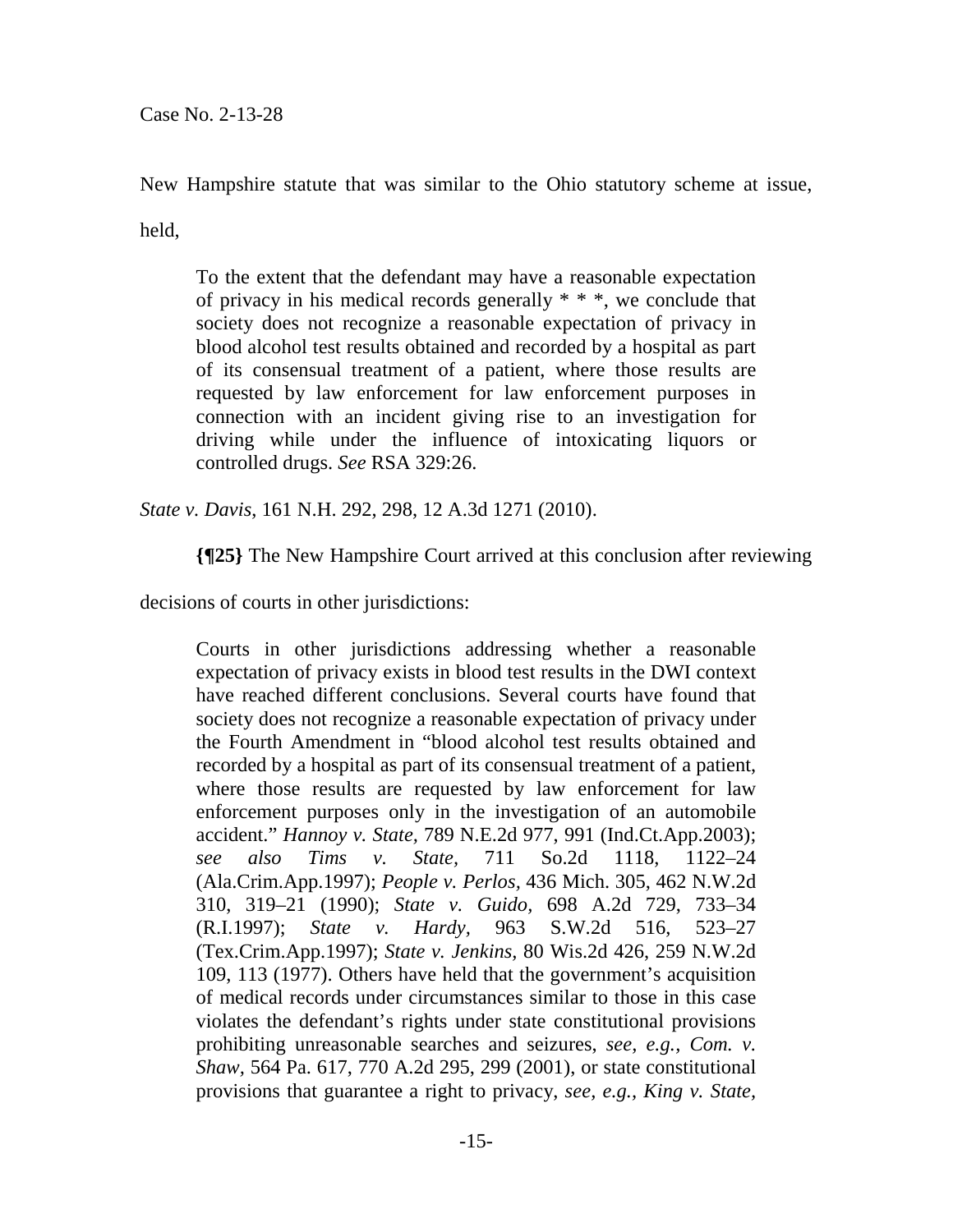272 Ga. 788, 535 S.E.2d 492, 494–97 (2000); *State v. Nelson,* 283 Mont. 231, 941 P.2d 441, 446–50 (1997).

While the decisions of courts in other jurisdictions are not binding upon us, we find persuasive the reasoning of those cases that focused upon the unique circumstances presented when the government requests and acquires the results of blood tests administered for the purpose of diagnosis and treatment of injuries sustained in an automobile accident. *See Tims,* 711 So.2d at 1122–24; *Hannoy,* 789 N.E.2d at 990–92; *Perlos,* 462 N.W.2d at 315–21; *Hardy,* 963 S.W.2d at 523–27. We also agree that, "although not determinative, one source in analyzing the reasonableness of an expectation is to look to the Legislature," *Perlos,* 462 N.W.2d at 319, and that whether a privilege exists may be some evidence of societal expectations, *Hardy,* 963 S.W.2d at 524.

\* \* \*

By its plain language, the statute now exempts from the physicianpatient privilege blood alcohol test results of a person being investigated for driving under the influence of intoxicating liquor or controlled drugs where the blood alcohol tests were administered for the purpose of diagnosis and treatment. *See State v. Nickerson,* 147 N.H. 12, 13, 780 A.2d 1257 (2001).

By carving out an exception to the physician-patient privilege under this narrow set of circumstances, the legislature has reflected the societal "belief that when people drive, they encounter a diminished expectation of privacy." *Perlos,* 462 N.W.2d at 320. The existence of the Implied Consent law further supports this conclusion.

\* \* \*

Indeed, if a person refuses the request of a law enforcement officer to submit to physical tests or to a test of blood, urine or breath, the person's license to drive will be suspended. *See* RSA 265–A:14 (Supp.2010).

*Id.* at 296-298.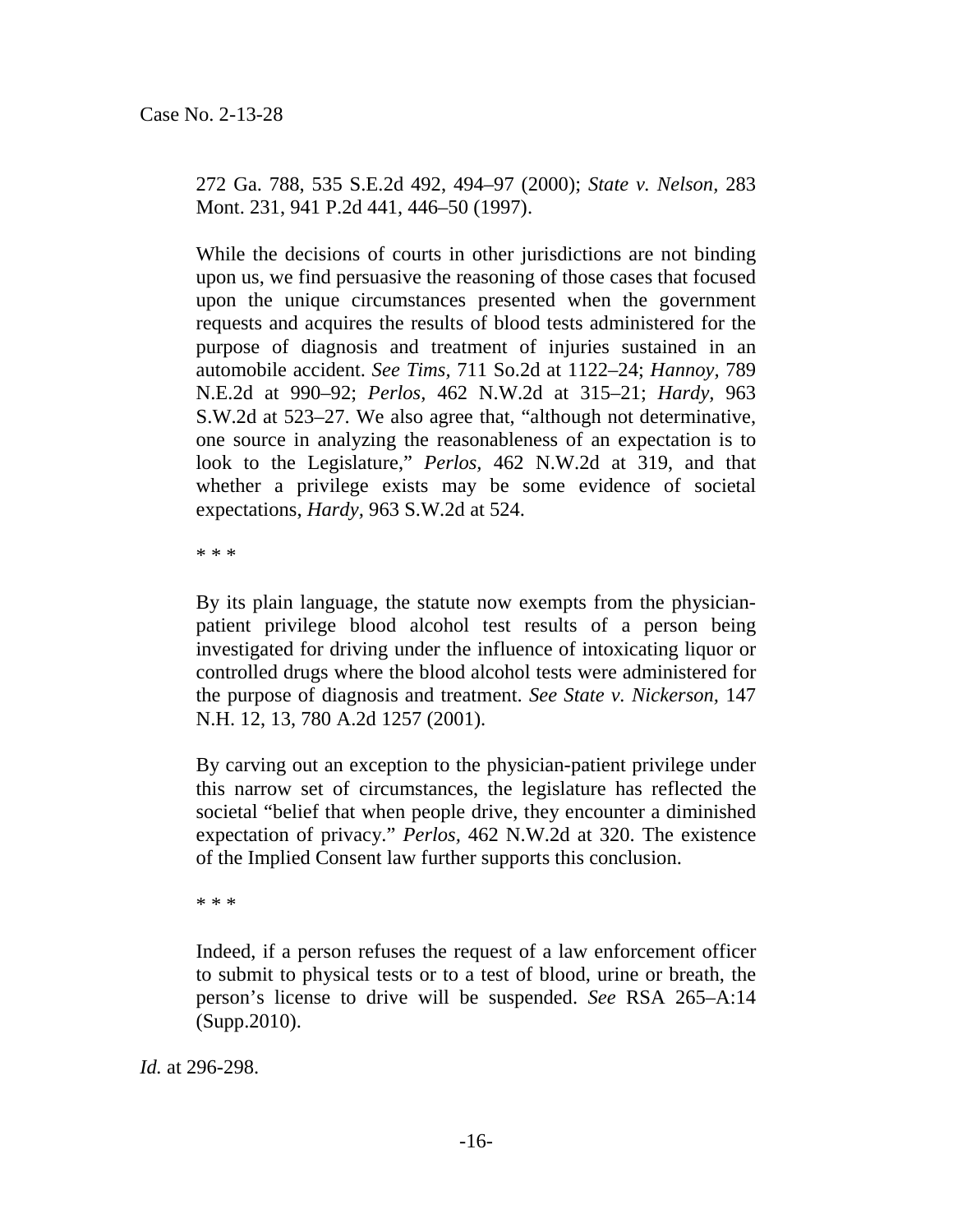**{¶26}** We disagree with the line of reasoning adopted by the Supreme Court of New Hampshire in *Davis*, which would require us to strip from an OVI suspect the reasonable expectation of privacy in medical records, as recognized in *Ferguson*. First, we note that many of the cases on which the New Hampshire Court relied were decided prior to *Ferguson*. The New Hampshire Court in *Davis* distinguished *Ferguson* "because the testing [in *Ferguson*] was done for, and in conjunction with, law enforcement," while "there was no law enforcement involvement in the taking or testing of the defendant's blood sample in this case." *Id.* at 298-299. Nevertheless, as we explained above, it is not "the taking or testing of the defendant's blood sample" that we are reviewing in cases concerning search of a patient's medical records by the law enforcement. Therefore, the distinction noted in *Davis* is not relevant to the case at hand.

**{¶27}** Second, the New Hampshire Supreme Court's reliance on an exception to the physician-patient privilege to find a lack of reasonable expectation of privacy is misplaced because this testimonial privilege applies to testimony at trial and does not apply to search warrants. *See State v. Fairfield*, 8th Dist. Cuyahoga No. 97466, 2012-Ohio-5060, ¶ 16, *appeal not accepted*, 134 Ohio St.3d 1486, 2013-Ohio-902, 984 N.E.2d 30 (holding that a prohibition against "testifying" applied "to trials and not search warrants because warrants are used to aid in the investigation process and are ancillary to the criminal proceedings").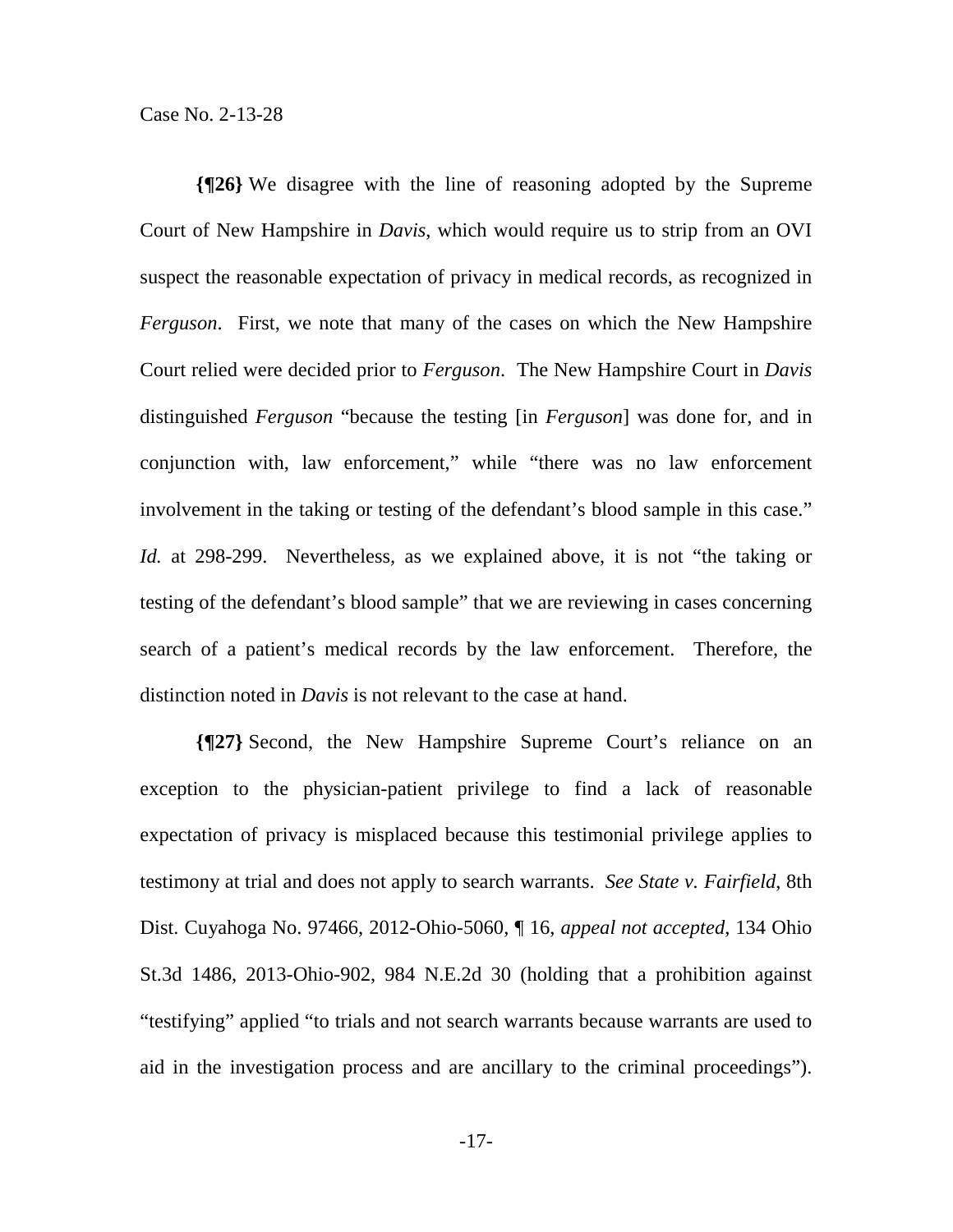"Proceedings for a search warrant differ from a trial in that the rules of evidence do not apply." *State v. Jaschik*, 85 Ohio App.3d 589, 598, 620 N.E.2d 883 (11th Dist.1993). Therefore, the fact that the statutory scheme at issue waives the physician-patient privilege for the purpose of testifying *at trial* cannot be used to circumvent the Fourth Amendment protections against unreasonable searches and seizures.

**{¶28}** Furthermore, it cannot be argued that the existence of a physicianpatient privilege waiver, "*might* lead a patient to expect that members of the hospital staff might turn over evidence acquired in the course of treatment to which the patient had consented," thus lowering the patient's expectation of privacy. (Emphasis added.) *See Hannoy v. State*, 789 N.E.2d 977, 991 (Ind.App.2003), quoting *Ferguson*, 532 U.S. at 78, fn. 13. As explained above, the dicta in *Ferguson* referred to the requirement of *independently* reporting evidence of criminal conduct to law enforcement "under rules of law or ethics." *Ferguson*, 532 U.S. at 80-81. The statutory scheme at issue does not mandate *independent* reporting of *evidence of the crime*. Rather, it mandates responding to a law enforcement request to provide any evidence "of any test administered" to the suspect, regardless of whether it shows criminal conduct or not. *See* R.C.  $2317.02(B)(2)(a)$ . Here, at issue is not the independent reporting requirement but rather, the police action of searching and seizing a patient's medical records.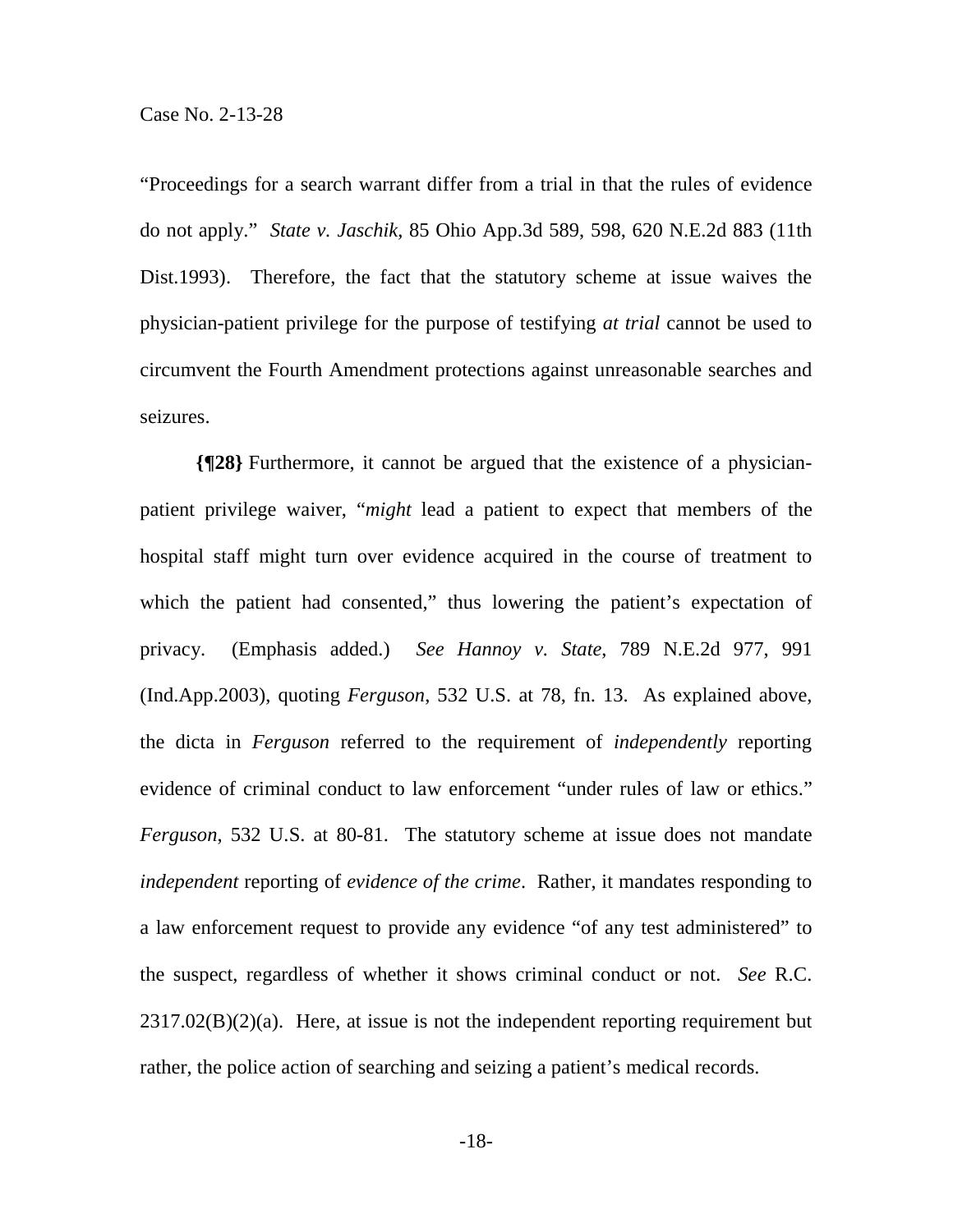**{¶29}** Third, the use by the New Hampshire Supreme Court of the implied consent statute to support obtaining medical records without a warrant overlooks several important distinctions between the implied consent statute and the situations covered by *Davis* and by the Ohio statutory scheme at issue. The implied consent statute operates only *after* the driver has been arrested for OVI. *State v. Hoover*, 123 Ohio St.3d 418, 2009-Ohio-4993, 916 N.E.2d 1056, ¶ 14, 23- 24; R.C. 4511.191(A)(2). Conversely, the method adopted by New Hampshire and advanced by the State in this case would allow for a warrantless search of the medical records without the requirement that the person is first arrested. As such, unlike in the implied consent cases, these situations would not even require probable cause prior to performing the search. *See id.* at ¶ 19, 23-24. Such a low threshold for a warrantless search goes beyond the recognized exceptions to the warrant requirement.<sup>6</sup> Furthermore, the warrantless search of a driver's body for evidence of intoxication in situations where the driver is arrested for OVI has been justified by an exigency, which is a risk of losing evidence because of the diminishing alcohol concentration level in the driver's blood. *See id.* at ¶ 19, citing *Schmerber v. California*, 384 U.S. 757, 770-771, 86 S.Ct. 1826, 16 L.Ed.2d 908 (1966).<sup>7</sup> No such exigency exists in circumstances where, as here, the tests

 $\overline{a}$ 

 $6$  See list of recognized exceptions to the warrant requirement in part D. below.

<sup>7</sup> *But see Missouri v. McNeely*, 133 S.Ct. 1552, 185 L.Ed.2d 696 (2013) (limiting *Schmerber* and mandating a case-by-case approach to the OVI cases to determine whether sufficient exigency exists to allow a warrantless search).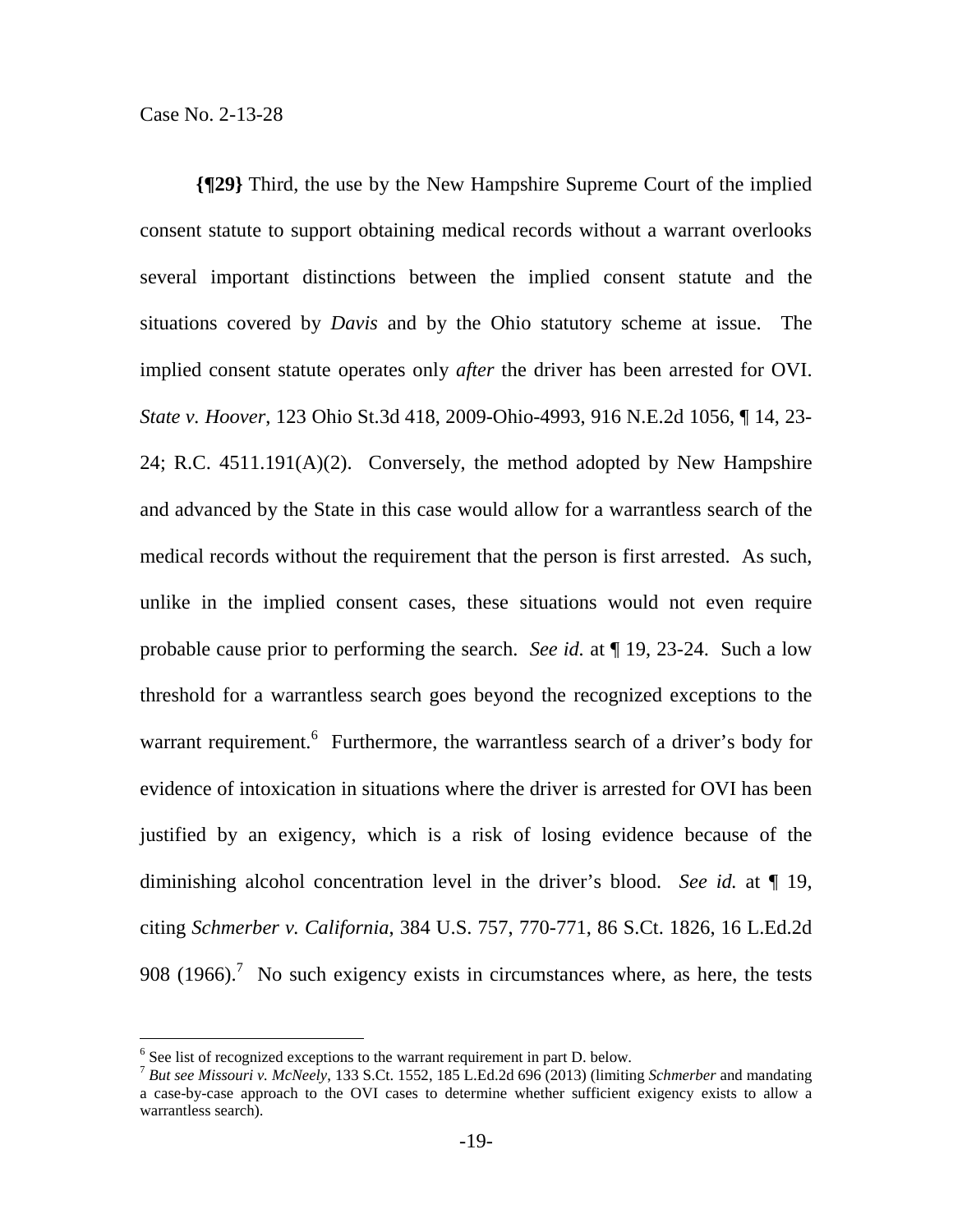have already been performed and their results are safely stored by the hospital. Finally, the implied consent statutes provide the driver with an opportunity to limit or withdraw the consent, thus avoiding the warrantless search, although the refusal to consent results in certain consequences. *Id.*, at ¶ 20; *State v. Brown*, 158 Ohio App.3d 21, 2004-Ohio-3364, 813 N.E.2d 956, ¶ 13 (7th Dist.). Conversely, the statutory scheme at issue here does not provide for any possibility for the defendant to prevent the disclosure of his medical records to the law enforcement officials. In fact, it does not even include any notification to the defendant that his or her medical records are being searched. Thus, the situations addressed by the New Hampshire Supreme Court in *Davis*, as well as the situations covered by R.C. 2317.02(B)(2)(a) and 2317.022, are entirely distinct from the situations involving implied consent to a *test* for alcohol concentration level of a drunk driver *arrested* for OVI.

**{¶30}** In addition, we note that even under the reasoning of the New Hampshire Supreme Court in *Davis*, the Ohio statutory scheme could not function to authorize warrantless searches of a driver's medical records because of an important distinction between the Ohio statutory scheme and the statute upheld in *Davis*. The New Hampshire law permitted law enforcement to obtain medical records without a warrant only in connection with "the incident giving rise to the investigation for driving a motor vehicle while such person was under the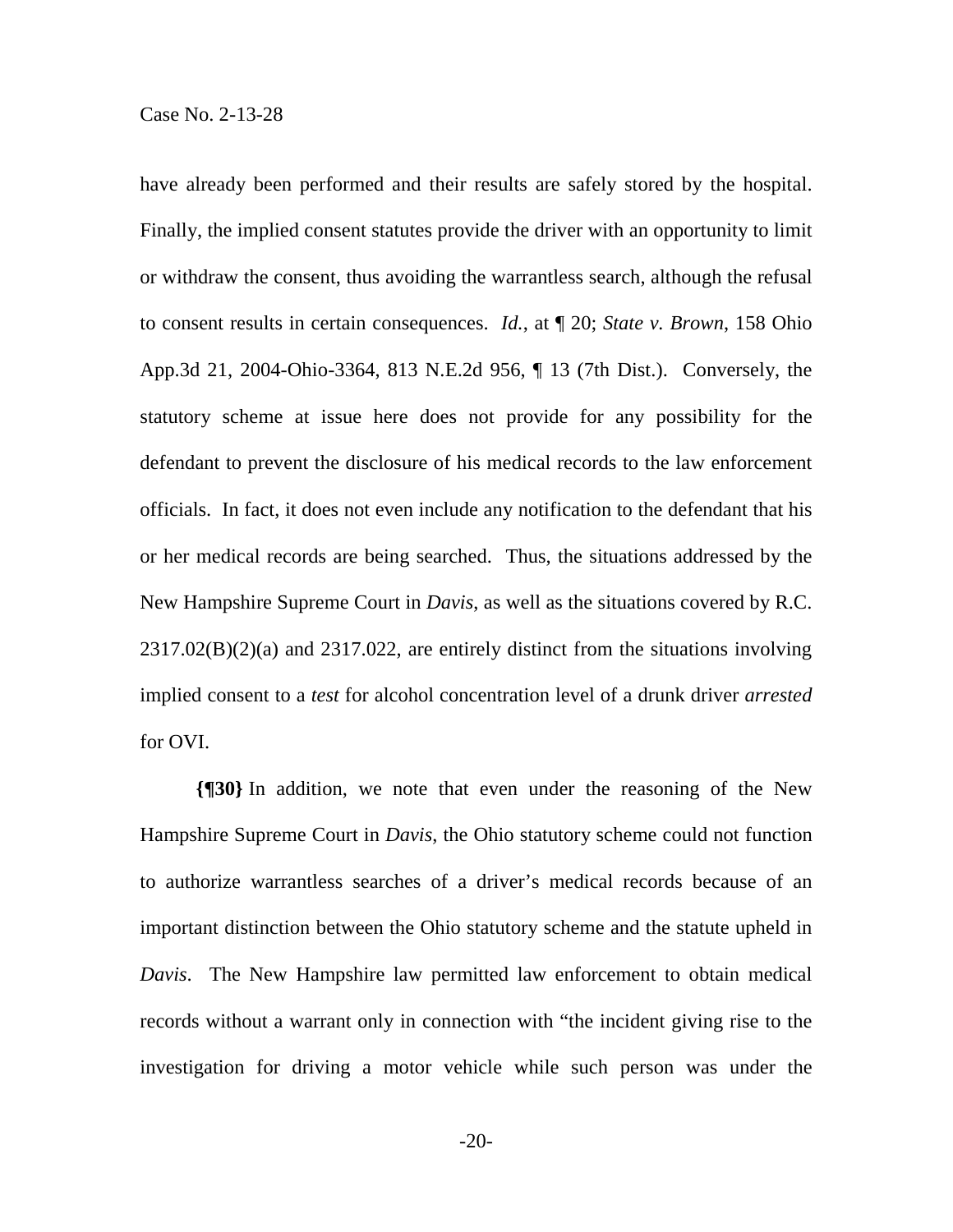influence of intoxicating liquors or controlled drugs." *Davis*, 161 N.H. at 297. The Ohio statutes would allow obtaining test results whenever there is any "criminal investigation," not limited to only OVI investigations. R.C. 2317.02(B)(2)(a); R.C. 2317.022(B). In an Indiana case on which the *Davis* court relied, the Indiana court excluded "fishing expeditions" related to "any criminal investigation" from the scope of its statute. *Hannoy*, 789 N.E.2d at 992. The Indiana court held:

We do not want to be misunderstood as holding that Indiana Code Section 9–30–6–6(a) authorizes the release of toxicological test results or bodily fluid samples to law enforcement *anytime it is requested in relation to any criminal investigation. We do not believe Section 9–30–6–6 authorizes broad "fishing expeditions"* by law enforcement searching for evidence that some person has committed some crime. First, the placement of Section 9–30–6–6 in the Traffic Code clearly indicates that it applies only to criminal investigations concerning operating while intoxicated and its related crimes. Second, Hannoy was one of two drivers involved in a fatal motor vehicle accident, and we assume that law enforcement officers will limit their requests for toxicological test results specifically to drivers who have been hospitalized following an accident rather than requesting test results from patients at random for no reason whatsoever. This makes the request reasonable under the Fourth Amendment.

(Emphasis added.) *Id.* 

**{¶31}** Unlike the statute in *Hannoy*, R.C. 2317.02(B)(2)(a) and R.C. 2317.022 are not included in Chapter 4511—"Traffic laws," in contrast to the implied consent statute, R.C. 4511.191, which appears immediately after R.C. 4511.19—"Driving while under the influence of alcohol or drugs; tests;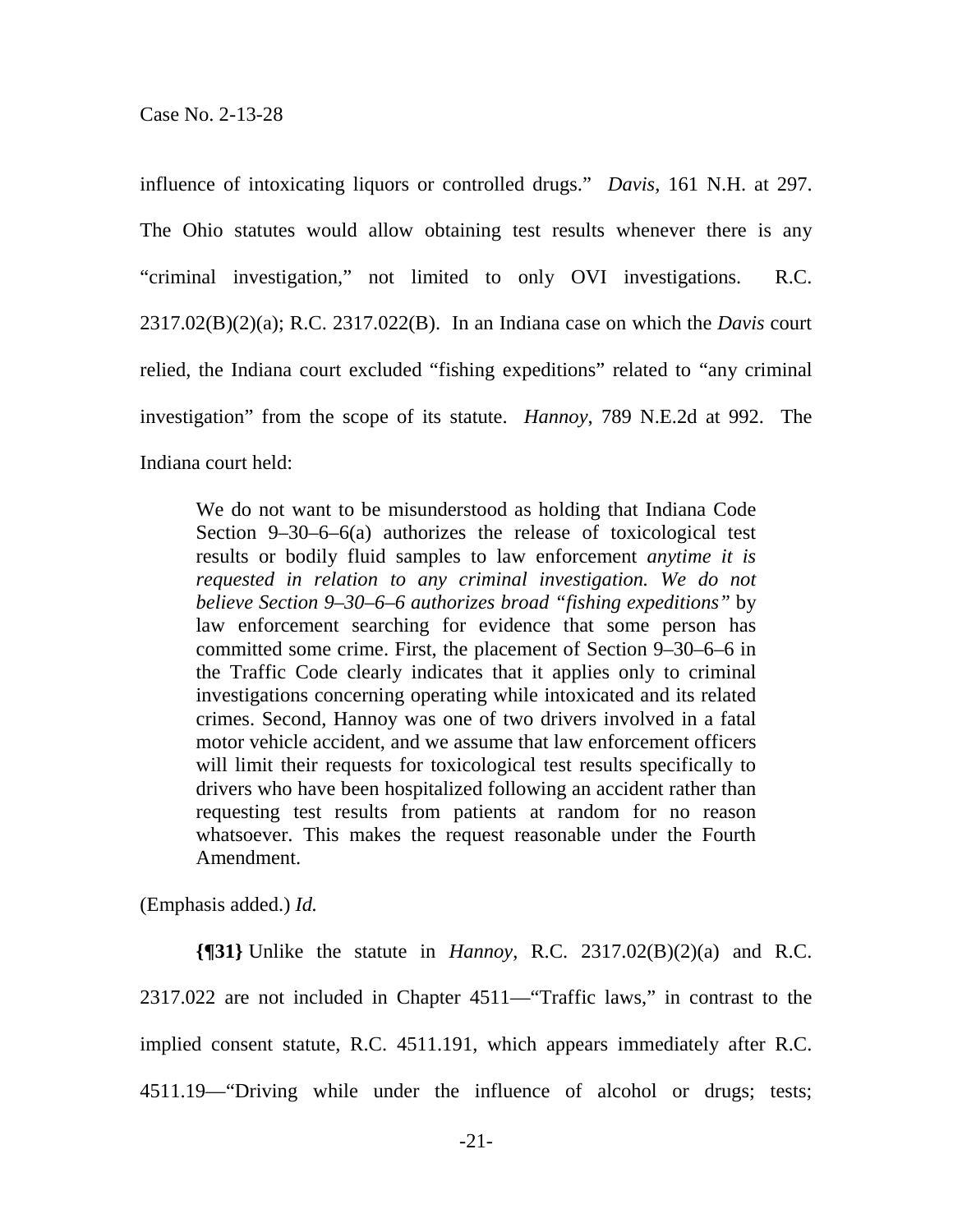presumptions; penalties; immunity for those withdrawing blood." These sections are contained within the Revised Code sections for competency of witnesses, and Section R.C. 2317.02 is entitled "Privileged communications and acts." As already discussed above, the physician-patient privilege does not apply to the search proceedings, and the fact that the statutory scheme at issue waives the physician-patient privilege for the purpose of testifying *at trial*, cannot be used to circumvent the Fourth Amendment protections against unreasonable searches and seizures.

**{¶32}** Neither the Ohio Supreme Court nor the United States Supreme Court have thus far held that an OVI suspect does not enjoy a reasonable expectation of privacy in his or her medical records that show an alcohol or drug concentration level in the suspect's blood or urine. But the Ohio Fourth District Court of Appeals has recognized that an OVI suspect had a reasonable expectation of privacy in a urine sample obtained by a hospital as part of its routine treatment and later requested by a law enforcement officer. *State v. Funk*, 177 Ohio App.3d 814, 2008-Ohio-4086, 896 N.E.2d 203, ¶ 13 (4th Dist.).

**{¶33}** The recent decision of the United States Supreme Court in *Missouri v. McNeely*, 133 S.Ct. 1552, 185 L.Ed.2d 696 (2013), supports a holding that an OVI suspect's expectation of privacy should not be diminished easily. In *McNeely*, the United States Supreme Court limited situations in which a police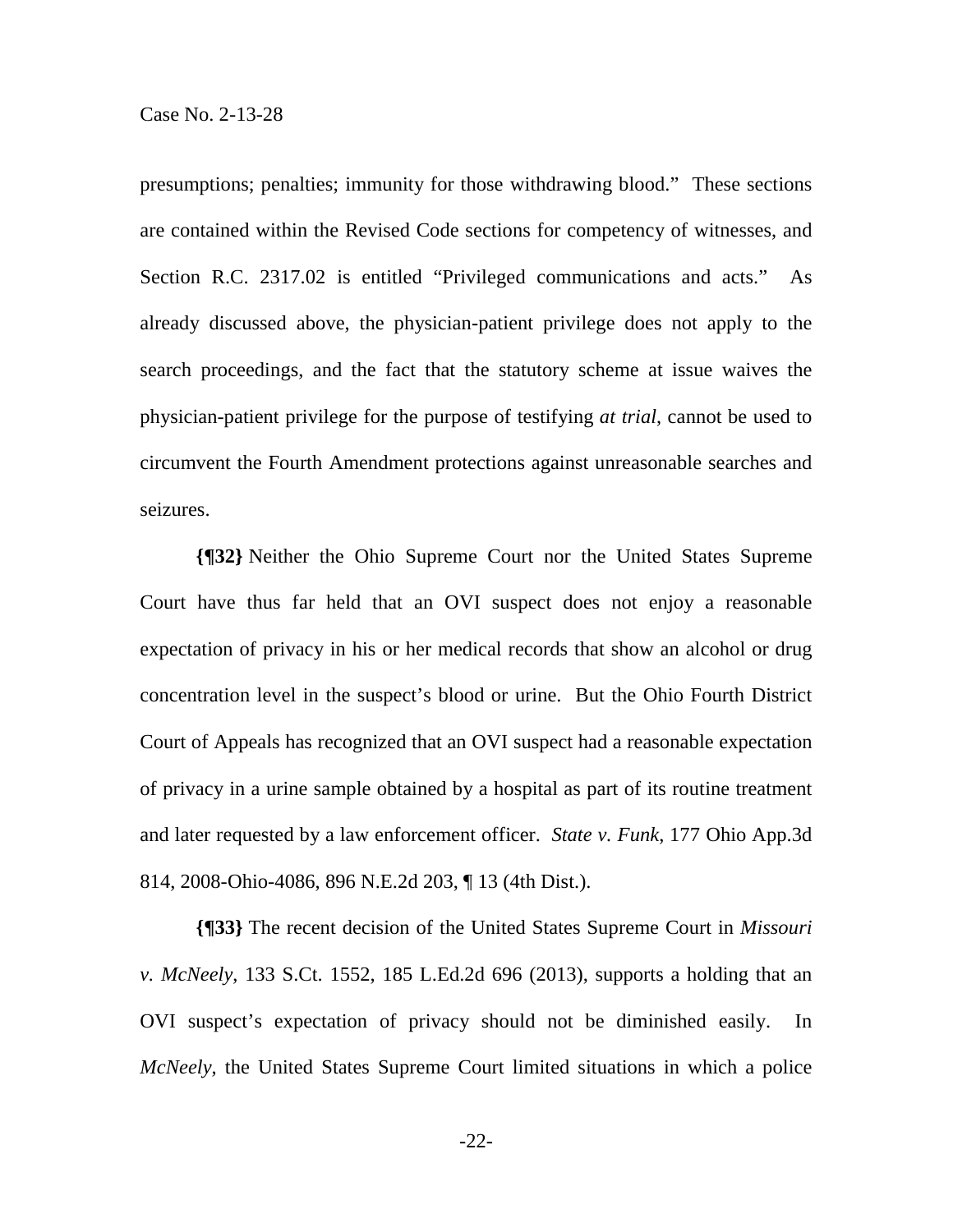Case No. 2-13-28

officer can request a blood test of an OVI suspect without a warrant to only those individual instances in which obtaining a warrant would be "impractical." *Id.* at 1561. The Supreme Court mandated a case-by-case approach, rejecting the state's contention "that exigent circumstances necessarily exist when an officer has probable cause to believe a person has been driving under the influence of alcohol because BAC evidence is inherently evanescent." *Id.* at 1554, 1561.

In those drunk-driving investigations where police officers can reasonably obtain a warrant before a blood sample can be drawn without significantly undermining the efficacy of the search, the Fourth Amendment mandates that they do so. See *McDonald v. United States,* 335 U.S. 451, 456, 69 S.Ct. 191, 93 L.Ed. 153 (1948) ("We cannot ... excuse the absence of a search warrant without a showing by those who seek exemption from the constitutional mandate that the exigencies of the situation made [the search] imperative").

*Id.* at 1561.

**{¶34}** Although the *McNeely* decision focused on the exception to the warrant requirement rather than on the expectation of privacy, we find it relevant to the case at issue that the Supreme Court refused to allow warrantless searches even though "the privacy interest implicated by blood draws of drunk-driving suspects is relatively minimal" and the "governmental interest in combating drunk driving" compelling. *Id.* at 1564-1565. In spite of the recognized importance of preventing "drunk driving," the Supreme Court declined to depart from the warrant requirement absent exigent circumstances: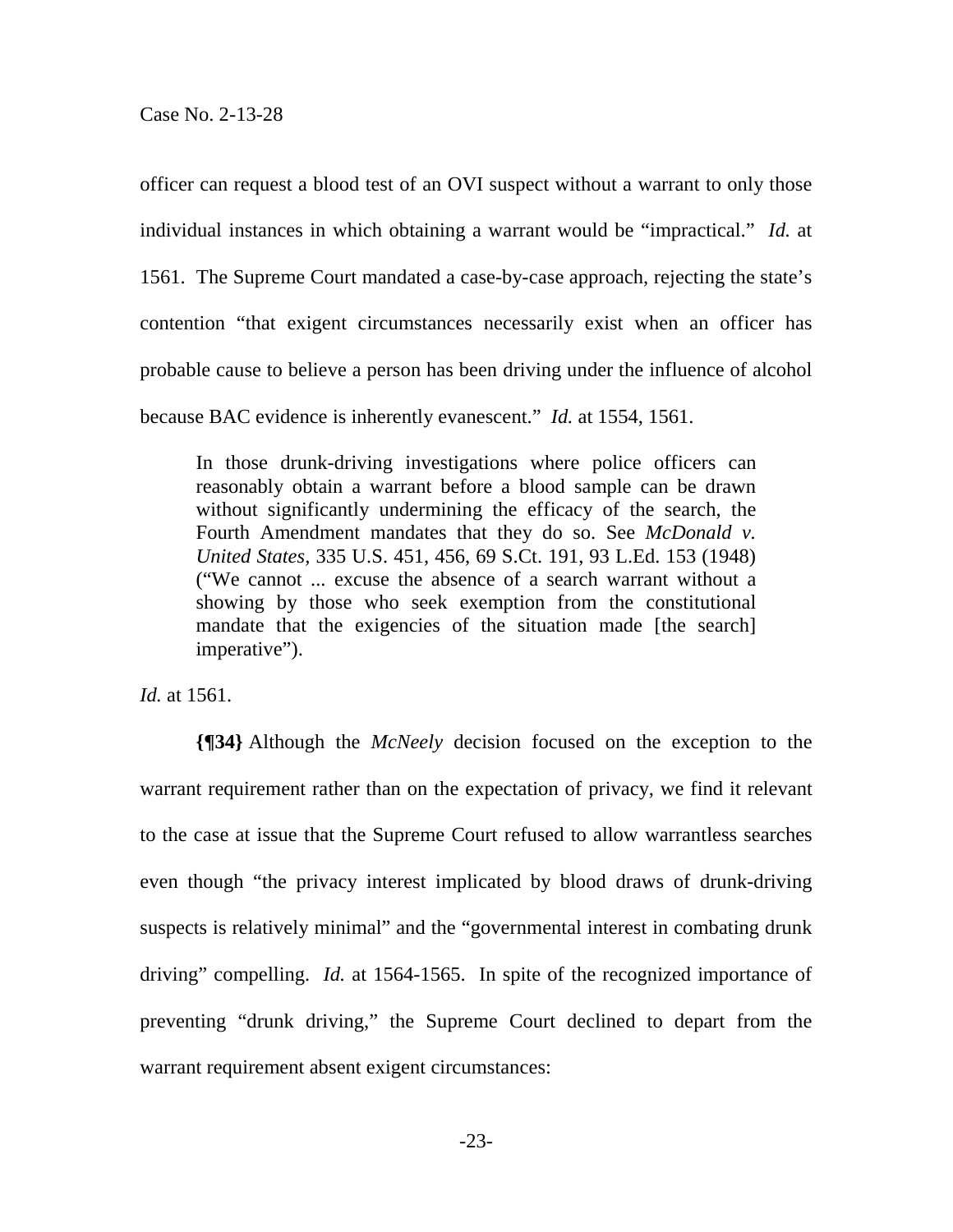"No one can seriously dispute the magnitude of the drunken driving problem or the States' interest in eradicating it." *Michigan Dept. of State Police v. Sitz,* 496 U.S. 444, 451, 110 S.Ct. 2481, 110 L.Ed.2d 412 (1990). Certainly we do not. While some progress has been made, drunk driving continues to exact a terrible toll on our society. See NHTSA, Traffic Safety Facts, 2011 Data 1 (No. 811700, Dec. 2012) (reporting that 9,878 people were killed in alcohol-impaired driving crashes in 2011, an average of one fatality every 53 minutes).

But the general importance of the government's interest in this area does not justify departing from the warrant requirement without showing exigent circumstances that make securing a warrant impractical in a particular case.

*Id.* at 1565-1566. The Supreme Court added that "the Fourth Amendment will not tolerate adoption of an overly broad categorical approach that would dilute the warrant requirement in a context where significant privacy interests are at stake." *Id.* at 1564.

**{¶35}** This holding is very instructive in the case at issue. It directs us to prevent the dilution of the warrant requirement in cases where a patient's federally recognized privacy interest in his or her medical records is at stake and no reasons exist to diminish that privacy interest. While we recognize the threat that drunk drivers pose on Ohio roads and the important interest of preventing drunk driving, we must also acknowledge that "the requirements of the Fourth Amendment cannot be lowered based upon the heinousness of the particular crime police are investigating." *Hannoy*, 789 N.E.2d at 988. Here, the State failed to point to any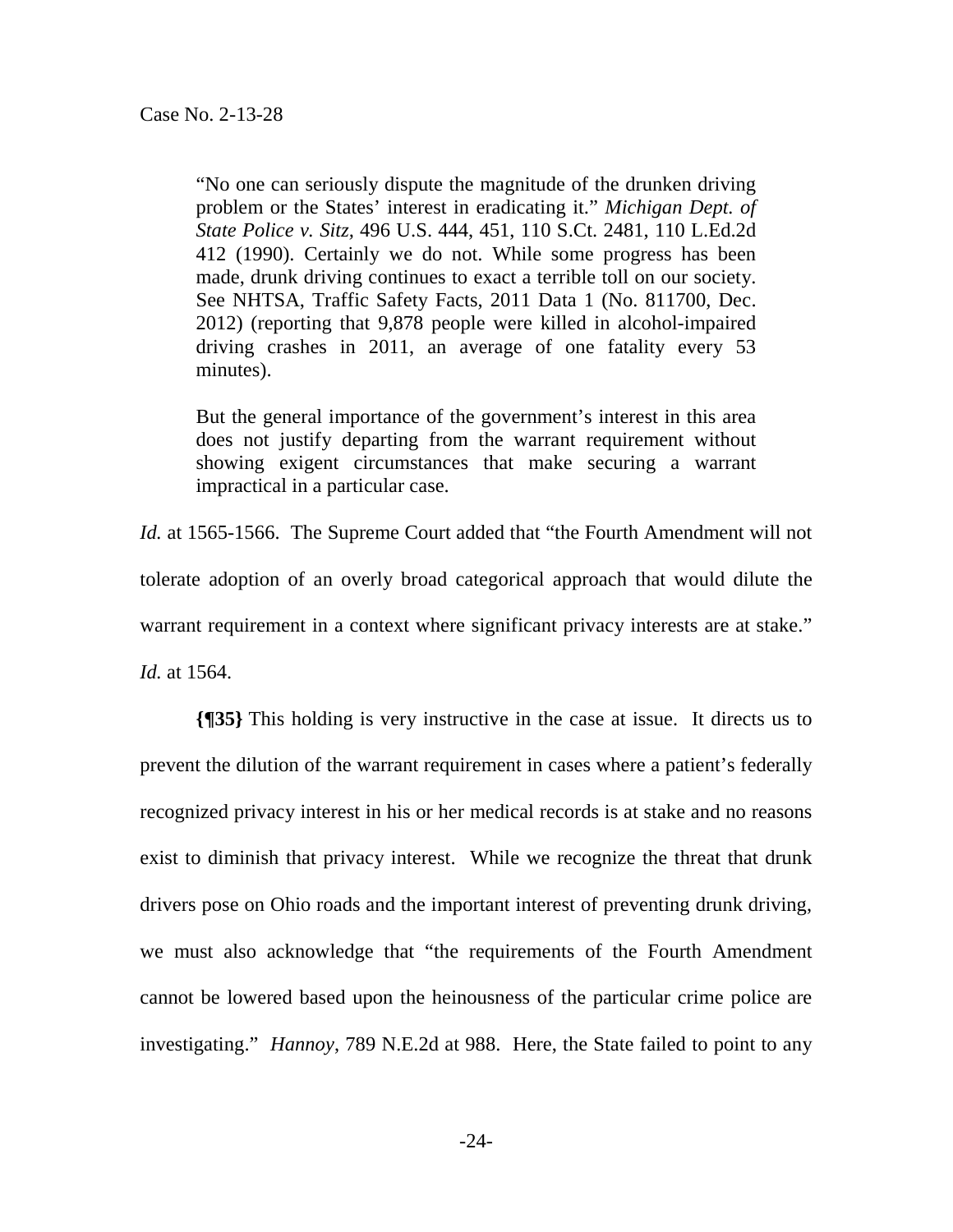reason that would justify diminishing a patient's privacy interest, so firmly protected by the United States Supreme Court, in securely-stored medical records.

**{¶36}** We are mindful of Ohio cases that have previously addressed obtaining medical records pursuant to R.C. 2317.02(B)(2)(a) and R.C. 2317.022, and found no constitutional violations. For example, in *State v. Tomkalski*, 11th Dist. Lake No. 2003-L-097, 2004-Ohio-5624, the defendant alleged that his "constitutional right of privacy" was violated. *Id.* at ¶ 27. The Eleventh District Court of Appeals rejected the defendant's challenge, without discussing *Ferguson*  or the expectation of privacy. The court only noted that the medical records in Ohio were not protected by the constitutional right of privacy, but by the physician-patient privilege, which did not apply " '[i]n any criminal action concerning \* \* \* the results of any test that determines the presence or concentration of alcohol  $***$  in the patient's blood.' " *Id.* at  $\P$  26-27, quoting R.C.  $2317.02(B)(1)(c)$ . In so far as the physician-patient privilege protects the medical records from *unauthorized disclosure*, the issues relevant here do not concern the *Whalen* right to privacy, which protects the medical records from unauthorized disclosure, as we noted in our discussion in section A. above. Instead, we are focusing on the *Ferguson*-recognized expectation of privacy in medical records as it relates to the warrantless search and seizure, and criminal prosecution that stems from it. The Eleventh District Court of Appeals did not address this issue.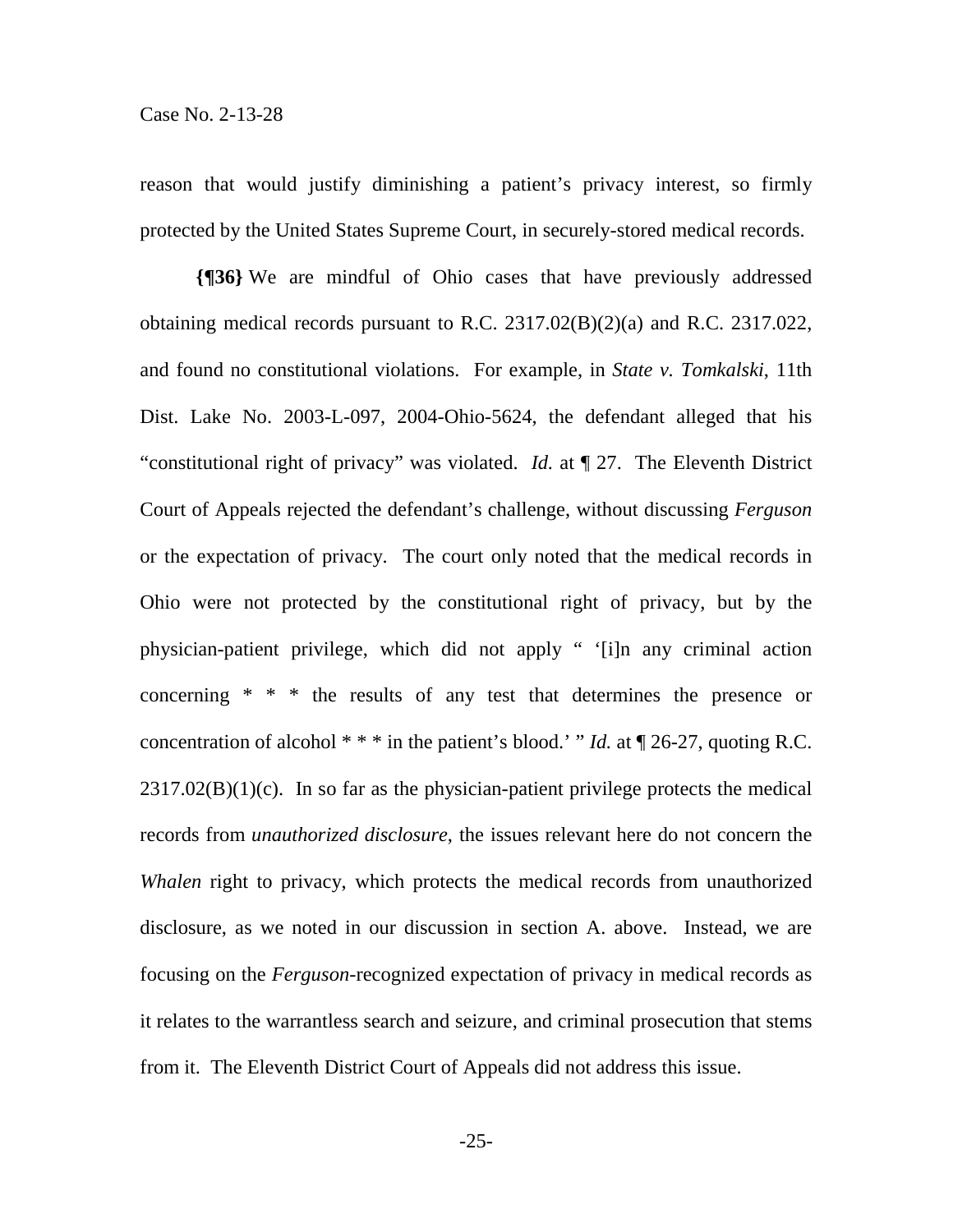**{¶37}** In *City of Cleveland v. Rollins*, 8th Dist. Cuyahoga No. 79614, 2002 WL 490040 (Mar. 14, 2002), the defendant raised the issue of expectation of privacy in medical records. The Eighth District Court of Appeals recognized that R.C. 2317.02(B)(2)(a) serves "merely" to "protect the health care provider from potential civil liability arising out of the release of arguably privileged information," rather than to control admissibility of evidence. *Id.* at \*2. Yet, in spite of this recognition of the statute's limited purpose, the Eighth District Court of Appeals did not address the defendant's concerns regarding a violation of his expectation of privacy in his medical records. Instead, the court implied that R.C.  $2317.02(B)(2)(a)$  waives the "due process protections" of criminal defendants "who are suspected of drunk driving or other criminal activity." *Id.* The court thus held that a constitutional violation did not occur where the defendant's medical records were obtained pursuant to the statute because "any physicianpatient privilege had already been waived per the terms of R.C.  $2317.02(B)(1)(c)$ ," and "the health care provider in question may have chosen to relinquish the test results without first receiving a written statement from the investigating officer." *Id.* Relying on the physician-patient privilege, the Eighth District Court of Appeals ignored the defendant's concerns over his expectation of privacy in medical records. The *Ferguson* opinion was not mentioned either.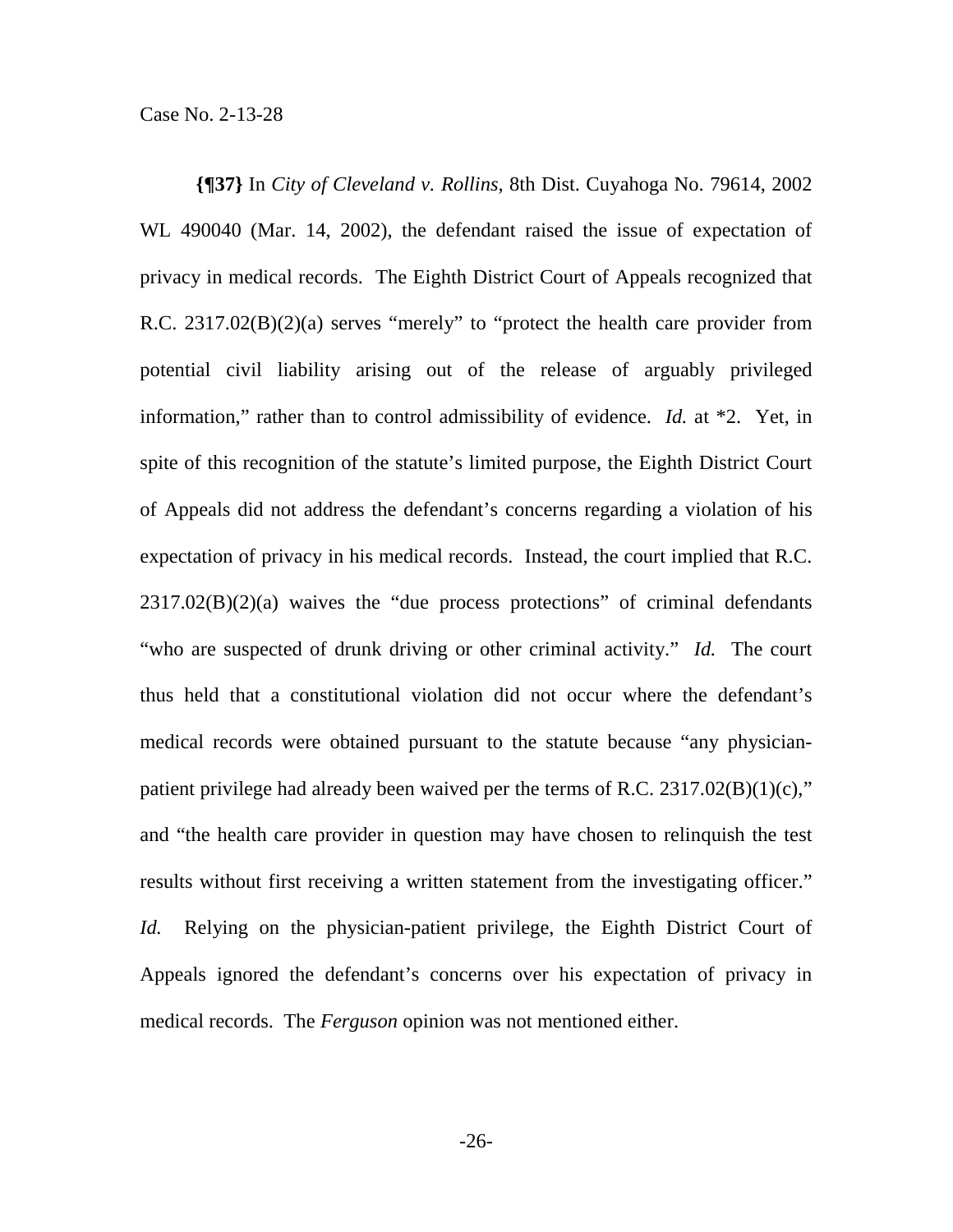Case No. 2-13-28

**{¶38}** We find it necessary to re-emphasize the difference between physician-patient privilege, which applies to admissibility of (properly obtained) evidence at trial, and the Fourth Amendment protection against the government's unauthorized invasion into the patient's medical records, which applies to the government's ability to obtain the evidence. *See State v. Fairfield*, 8th Dist. Cuyahoga No. 97466, 2012-Ohio-5060, ¶ 16, *appeal not accepted*, 134 Ohio St.3d 1486, 2013-Ohio-902, 984 N.E.2d 30; *State v. Jaschik*, 85 Ohio App.3d 589, 598, 620 N.E.2d 883 (11th Dist.1993). While R.C. 2317.02(B)(2)(a) and R.C. 2317.022 waive the physician-patient privilege, they do not strip an OVI defendant of his or her expectation of privacy in his medical records.

**{¶39}** The Ohio Supreme Court noted that "R.C. 2317.02(B)(2) *simply waives patient-physician privilege when law enforcement seeks to obtain certain test results.*" (Emphasis added.) *State v. Mayl*, 106 Ohio St.3d 207, 2005-Ohio-4629, 833 N.E.2d 1216, ¶ 55. We have recognized in *Meyers*, 146 Ohio App.3d at 575, 767 N.E.2d 739, that "R.C. 2317.02(B)(2)(a) excluded related records from the privilege." "The clear intent of the legislature was to abrogate the physicianpatient privilege and provide the state access to blood-alcohol tests in criminal cases," " 'except to the extent specifically prohibited by any law of this state or of the United States.' " *Id.* at 577, quoting R.C. 2317.02 $(B)(2)(a)$ . We went even further to call R.C. 2317.02(B)(2)(a) a "mere<sup>[] \*</sup> \*  $\frac{1}{4}$  discovery tool through which

-27-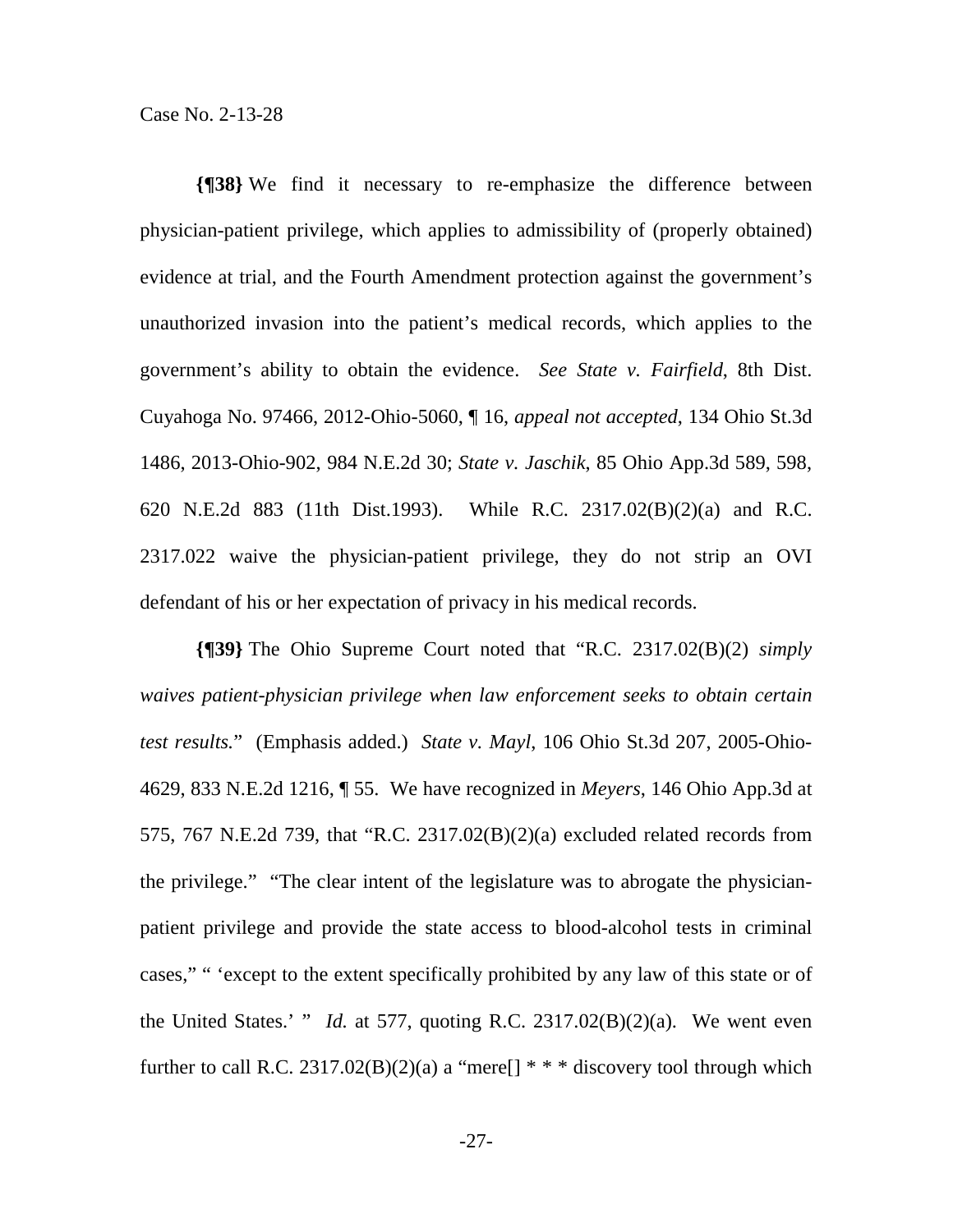the state may request and receive the medical records described herein." *Id.* at 578. We did not, however, exclude R.C. 2317.02(B)(2)(a) from the scope of the Fourth Amendment and we did not hold that an OVI suspect does not have a reasonable expectation of privacy in medical records. Rather, in response to the defendant's arguments that the hospital was a state actor (*id.* at 576), we reviewed the case under the search and seizure principles, holding that "the hospital's blood test did not constitute state action necessary to implicate Fourth Amendment protections." *Id.* at 575-578. Other Ohio courts similarly recognize the statute's purpose as a waiver of a physician-patient privilege. *See, e.g.*, *Rollins*, 2002 WL 490040, at \*2.

**{¶40}** Therefore, we hold that an OVI suspect in Ohio enjoys a reasonable expectation of privacy in his or her medical records "that pertain to any test or the result of any test administered to the person to determine the presence or concentration of alcohol, a drug of abuse, or alcohol and a drug of abuse in the person's blood, breath, or urine at any time relevant to the criminal offense in question," which are stored securely in a hospital. R.C. 2317.022(B). It follows that, prior to obtaining such medical records a law enforcement officer must comply with the warrant requirement of the Fourth Amendment.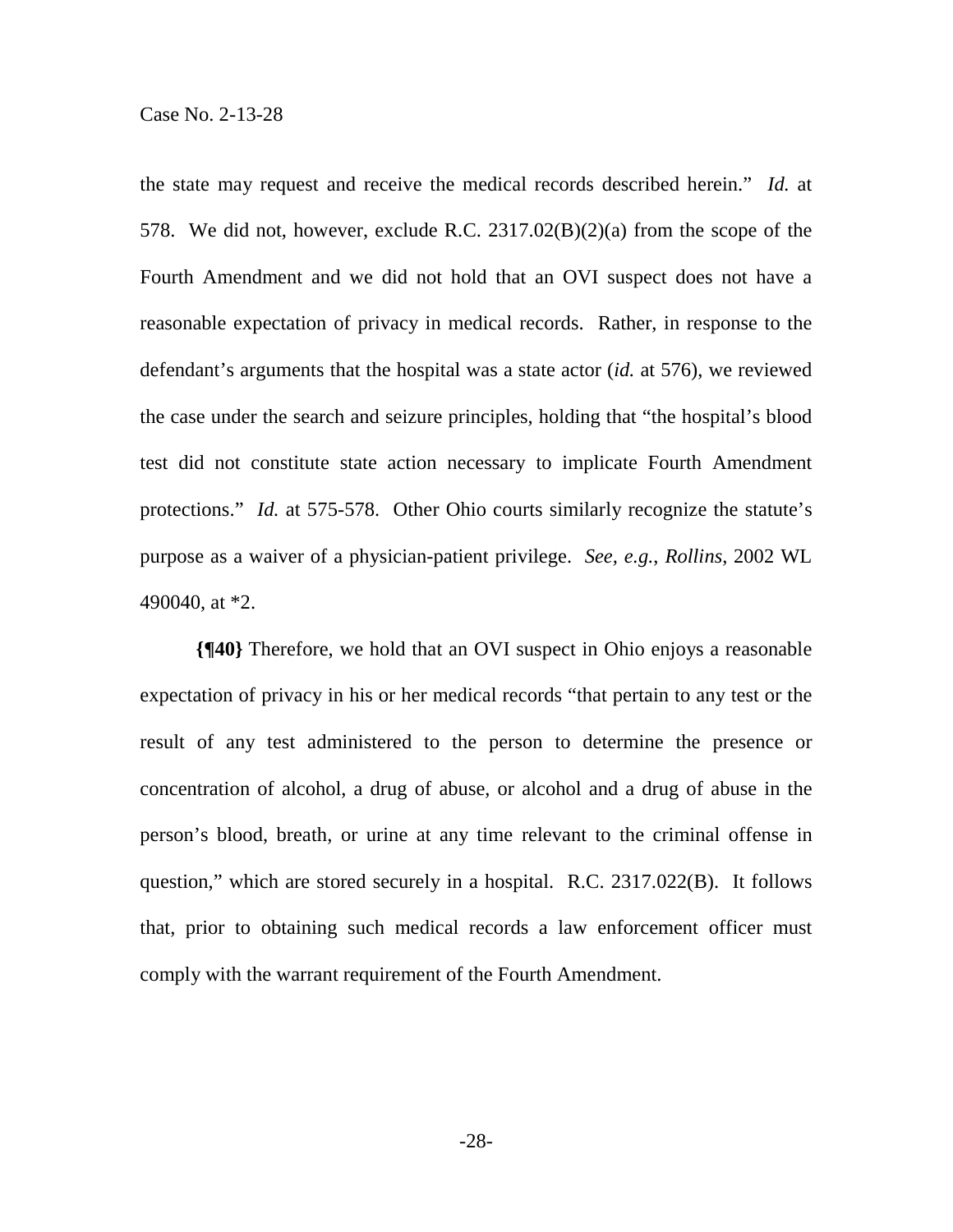### *D. The State's Practice of Obtaining Medical Records Pursuant to R.C. 2317.02(B)(2)(a) and R.C. 2317.022*

**{¶41}** Here, the law enforcement officer did not obtain a warrant prior to searching and seizing Little's medical records. Warrantless searches are per se unreasonable unless one of the enumerated exceptions to the warrant requirement applies. *McNeely*, 133 S.Ct. at 1558; *State v. Kessler*, 53 Ohio St.2d 204, 207, 373 N.E.2d 1252 (1978). The burden is on the state to establish that a warrantless search is valid under one of those exceptions. *City of Xenia v. Wallace*, 37 Ohio St.3d 216, 218, 524 N.E.2d 889 (1988).

**{¶42}** The Ohio Supreme Court has explicitly recognized the following seven exceptions to the requirement that a warrant be obtained prior to a search:

- (a) a search incident to a lawful arrest;
- (b) consent signifying waiver of constitutional rights;
- (c) the stop-and-frisk doctrine;
- (d) hot pursuit;

(e) probable cause to search, and the presence of exigent circumstances;

(f) the plain view doctrine; and

(g) administrative search.

*Stone v. City of Stow*, 64 Ohio St.3d 156, 165, 593 N.E.2d 294 (1992). The parties do not argue that any of these enumerated exceptions applied in this case.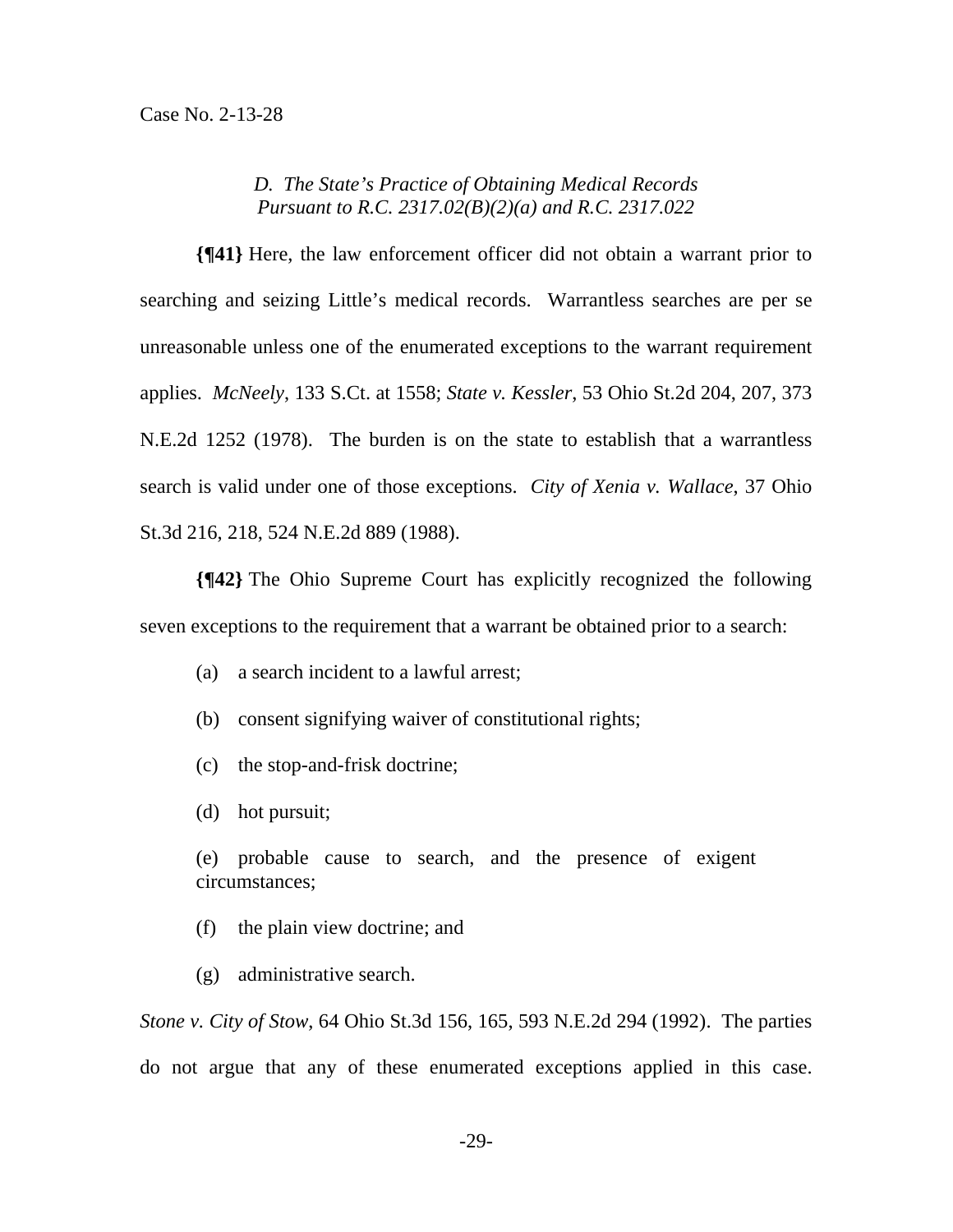$\overline{a}$ 

Therefore, we will not attempt to determine at this point whether Little's particular situation would fit within one of those exceptions. Focusing on the statutory scheme at issue, we recognize that the seven exceptions above do not include a police officer requesting and searching records of medical tests, previously properly performed by the hospital, where no arrest, consent, hot pursuit, or probable cause and exigent circumstances exist.

**{¶43}** This conclusion does not, however, mean that the statutory scheme at issue is unconstitutional. We merely hold that R.C.  $2317.02(B)(2)(a)$  and R.C. 2317.022 do not authorize a warrantless search and seizure of the patient's medical records where no recognized warrant exception exists. Accordingly, the use of R.C.  $2317.02(B)(2)(a)$  and R.C.  $2317.022$  without a warrant to obtain Little's medical records violated his constitutional protection against unreasonable search and seizure. This conclusion means that on the basis presented to us, Little's motion to suppress was not properly denied<sup>8</sup> by the trial court and that Little's first assignment of error is sustained.

**{¶44}** But because statutes enjoy a strong presumption of constitutionality and Little failed to sustain his burden of establishing beyond a reasonable doubt that R.C. 2317.02 and R.C. 2317.022 are unconstitutional, we overrule the second

 $8$  We do not determine whether the exclusion of evidence is necessary herein, or if a good faith exception applies in this case.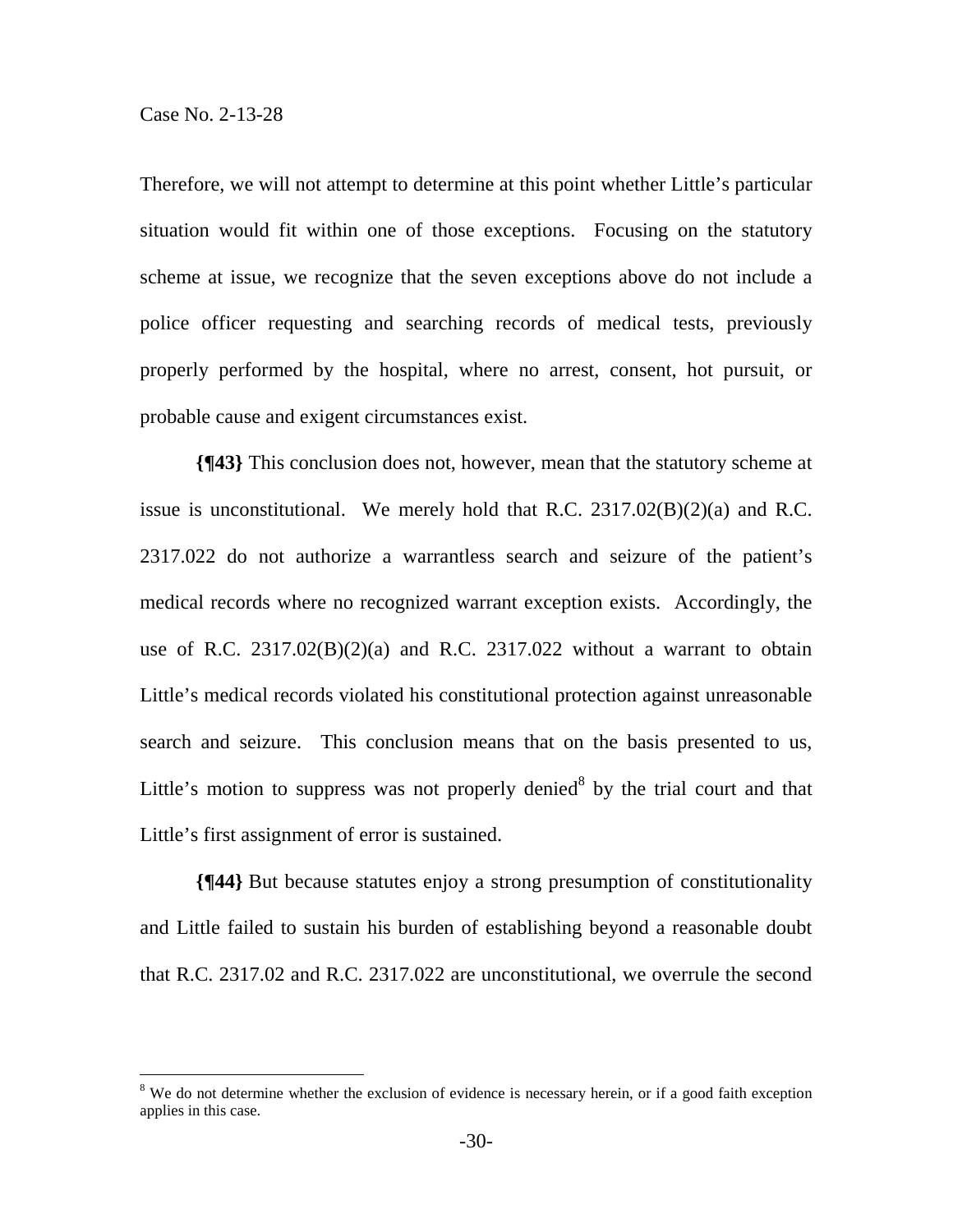assignment of error. *See Hoover*, 123 Ohio St.3d 418, 2009-Ohio-4993, 916 N.E.2d 1056, at ¶ 8.

**{¶45}** Having reviewed the arguments, the briefs, and the record in this case, we find error prejudicial to Appellant in the particulars assigned and argued. The November 5, 2013 judgment of the Auglaize County Municipal Court is therefore reversed and we remand this matter for further proceedings consistent with this opinion.

# *Judgment Reversed and Cause Remanded*

#### **ROGERS, J., concurs.**

#### **SHAW, J., dissents.**

**{¶46}** While I concur with the judgment of the majority that neither the appellant's arguments nor the cases analyzed are sufficient to demonstrate that the statute at issue is unconstitutional, I dissent from the majority's opinion because I do not agree with their conclusion that the exclusionary rule might apply in this instance without regard to the constitutionality of the statute.

**{¶47}** The exclusionary rule was created as a judicial remedy for governmental violations of the Fourth Amendment. *Illinois v. Krull*, 480 U.S. 340, 347, 107 S.Ct. 1160 (1987) citing *Weeks v. United States*, 232 U.S. 383, 34 S.Ct. 341 (1914); *Mapp v. Ohio*, 367 U.S. 643, 81 S.Ct. 1684 (1961). The "prime